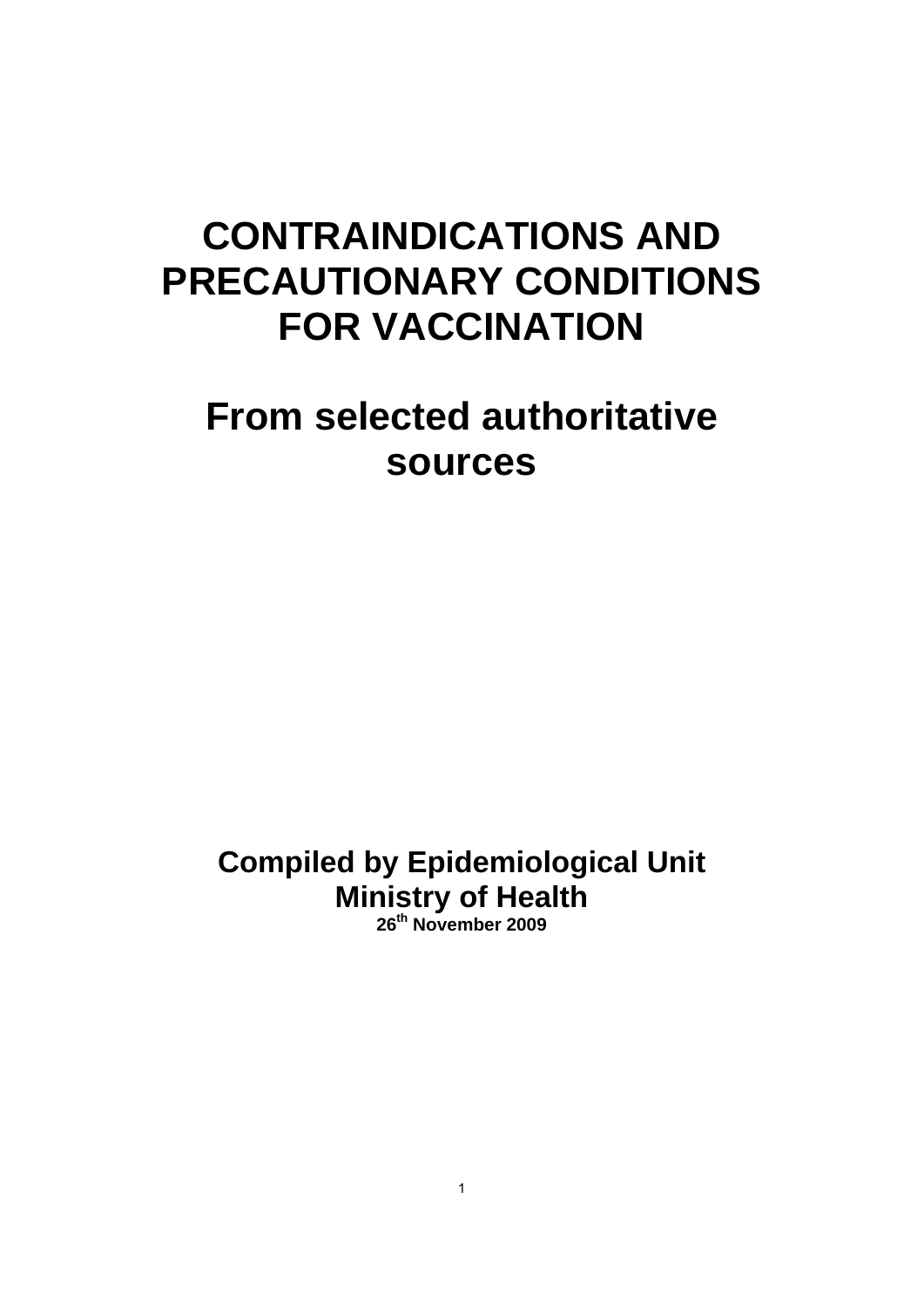## **Index**

| 01) Imminization Handbook Sri Lanka 2002                                                                                     | 03 |
|------------------------------------------------------------------------------------------------------------------------------|----|
| 02) The new circular of JE vaccine (circular letter no; EPI/16/2009)                                                         | 10 |
| 03) The New and reintroduction circular for Pentavalent<br>on 1 <sup>st</sup> of September 2009 under circular No:01-23/1009 | 11 |
| 04) WHO generic guidelines on contraindications                                                                              | 12 |
| 05) Contraindications and special considerations according to the<br><b>Green Book of UK</b>                                 | 14 |
| 06) Contraindications to vaccination according to the Australian<br><b>Hand Book of immunization</b>                         | 19 |
| 07) Contraindications and precautions to Routine Childhood<br>and adolescent vaccinations by vaccine according to the CDC    | 20 |
| 08) Contraindications and cautions according to the manufacturers                                                            | 24 |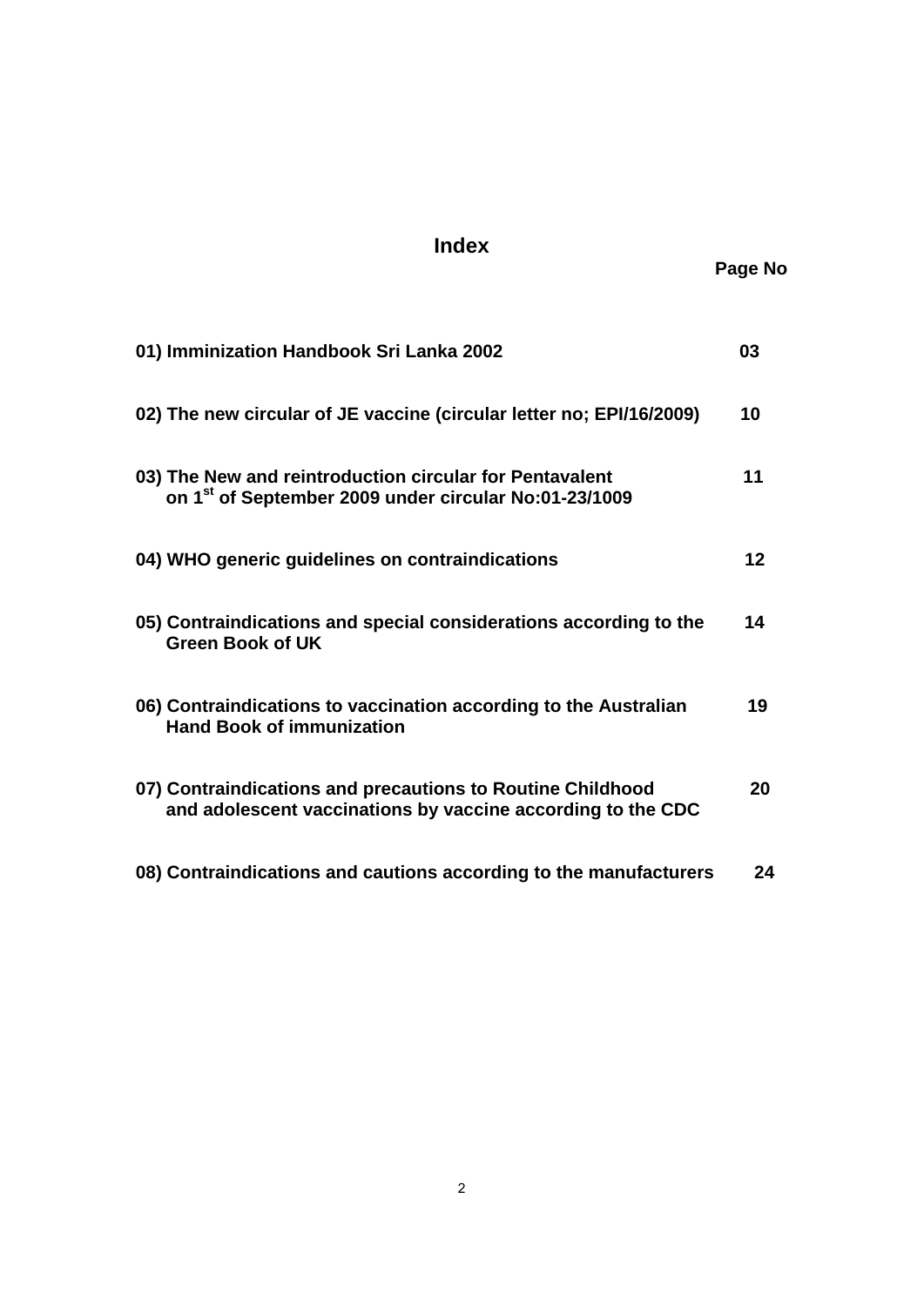### **Contraindications and precautionary conditions for vaccines**

# **1. Immunization Handbook Sri Lanka - 2002**

### **3. IMMUNIZATION PROCEDURES**

### **3.1. Pre-vaccination questionnaire**

Before vaccination, the doctor, the nurse, the public health inspector or the public health midwife should make sure that the individual to be vaccinated does not have a condition (or a history of a previous condition) which could increase the risk of a severe reaction. One way to do this is to routinely inquire about such conditions.

The following information is needed to assess the fitness of a person for vaccination. (Inform the parents, that the conditions listed below do not necessarily mean that their child cannot be vaccinated today. But they should inform the doctor if any of the following conditions are present:]

The person to be vaccinated:

- is unwell today;
- is having treatment which lowers immunity (e.g. steroids such as cortisone and prednisolone, radiotherapy, or chemotherapy);
- has had a severe reaction to any vaccine;
- has any severe allergies to vaccine components (e.g. neomycin);
- has a disease which lowers immunity (e.g. leukaemia, cancer);
- has had a vaccine containing live viruses within the last month (e.g. measles, poliomyelitis, yellow fever or rubella vaccines), or an injection of immunoglobulin or a blood transfusion within the last three months;
- has a disease of the brain or the spinal cord.

### **3.2. Standard vaccination procedure**

#### **Before administering vaccines, the following procedures should be followed:**

- Provide details to parents on risks of vaccination and risks of not being vaccinated;
- Check whether preparations have been made to respond immediately to adverse reactions;
- Read the product information;
- Ensure that valid consent is given;
- Provide the parent or guardian with a pre-immunization questionnaire;
- Check whether there are any contra-indications to vaccination from the pre-vaccination assessment;
- Check the identity of the recipient;
- Check the identity of the vaccine to be administered;
- Ensure that vaccines have been stored correctly;
- Check the vaccine to be administered for obvious signs of deterioration (check expiry date and note any particular matter or colour change that may indicate damage to the vaccine);
- Ensure that the correct vaccines are being administered according to the schedule;
- Administer the vaccine, using the correct technique (see details below on needle selection, needle angle, injection location, and position of the subject).

After administering the vaccine, do the following:

- Give instructions, preferably in writing, to the parent or guardian regarding what to do in the event of common reactions or serious adverse reactions;
- Record the vaccination in the child health development record and in the clinical notes.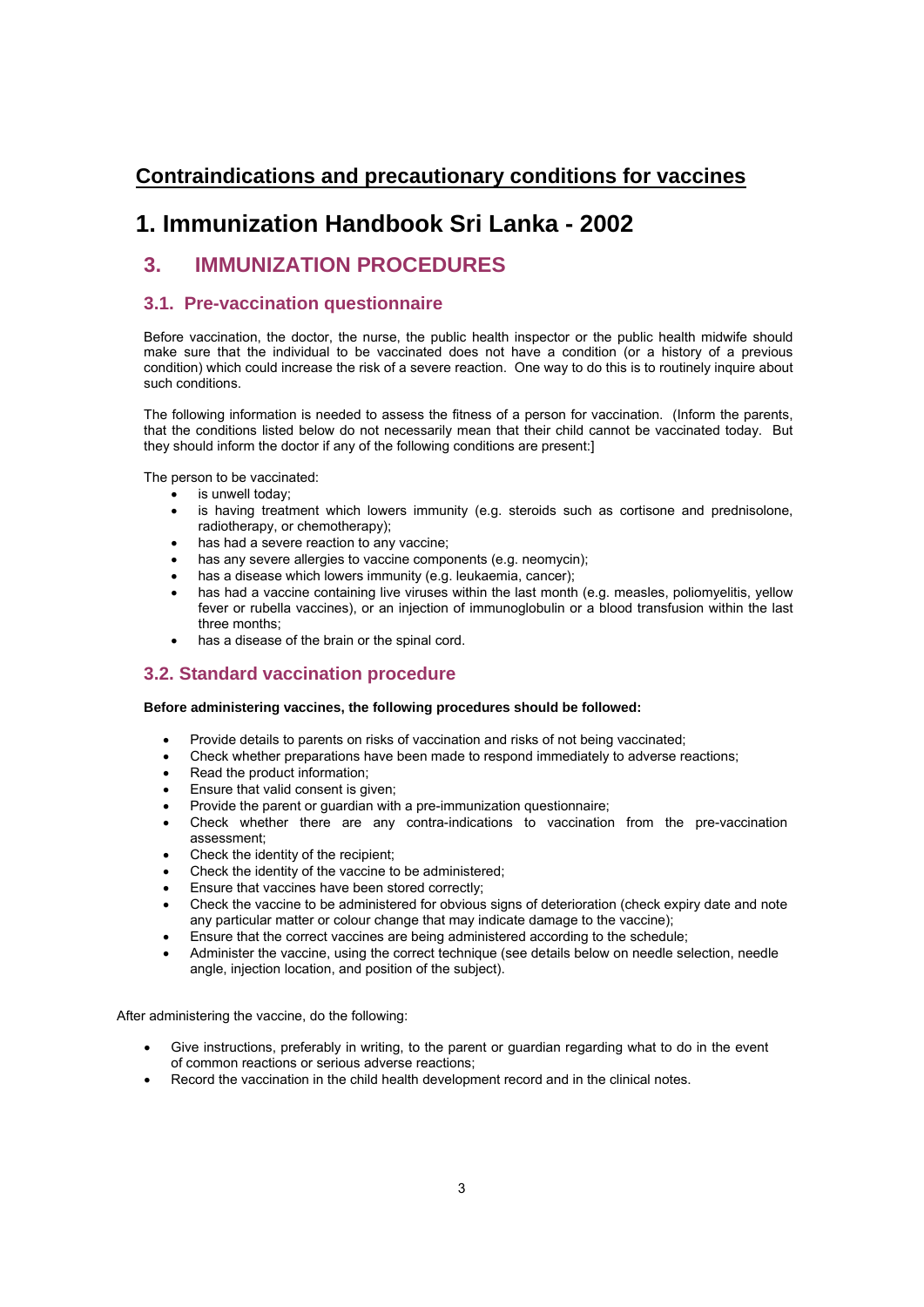In situations where large groups of individuals are vaccinated, the detailed arrangements might vary from those recommended above, but the principles of hygiene, valid consent, and thorough pre-immunization assessment must still be adhered to.

#### **3.16. Adverse Events Following Immunization (AEFIs)**

Recipients of vaccine should remain under observation until they are seen to be in good health and not be experiencing an immediate adverse reaction. It is not possible to specify an exact length of time for postvaccination observations but it is recommended that recipients should remain in the clinic/hospital for about 15 minutes. Parents or guardian should be provided with the necessary information before leaving the clinic on how to act if the child develops an adverse event following immunization

Children who have had a serious adverse event following vaccination may be subsequently vaccinated under close medical supervision in a hospital.

#### **3.17. Anaphylaxis**

In infants and children, the most important immediate reaction to vaccination is anaphylaxis. The incidence of anaphylaxis reactions varied with the type of vaccine. But the incidence of true anaphylaxis is only 1-3 cases per million vaccinations. Any member of the health staff carrying out vaccination procedures must be able to distinguish between anaphylaxis, convulsions and fainting.

#### **4.2. General contra-indications to vaccination**

- 1. Immunization should be postponed if the subject is suffering from any established acute illness. Minor infections without fever or systemic upset are not contraindications.
- 2. Live vaccines should not be routinely administered to pregnant women because of possible harm to the foetus; however when there is a significant risk of exposure, for example to poliomyelitis, the need for vaccination of an unvaccinated mother outweighs any risk to the foetus.
- 3. Live vaccines should not be given to the following:
	- a. Patients receiving high-dose corticosteroids(e.g, prednisolone 2 mg/kg/day for more than a week), Immunosuppressive treatment including general irradiation and chemotherapy
	- b. Those suffering from malignant conditions such as lymphoma, leukaemia, Hodgkin's disease or
		- other tumours of the reticulo-endothelial system
	- c. Patients with impaired immunologica mechanisms for instance, hypogamaglobulinaemia

Live vaccines should be postponed until at least 3 months after stopping corticosteroids and 6 months after stopping chemotherapy.

- (a) Children on lower daily doses of systemic corticosteroids (less than 2 mg/kg/day) for less than two weeks
- (b) Those on lower doses or alternate day regimes for longer periods, may be given live virus vaccines.
- 4. Some viral vaccines contain small quantities of antibiotics such as penicillin, neomycin or polymyxin; such vaccines should not be given to persons with documented hypersensitivity to such antibiotics.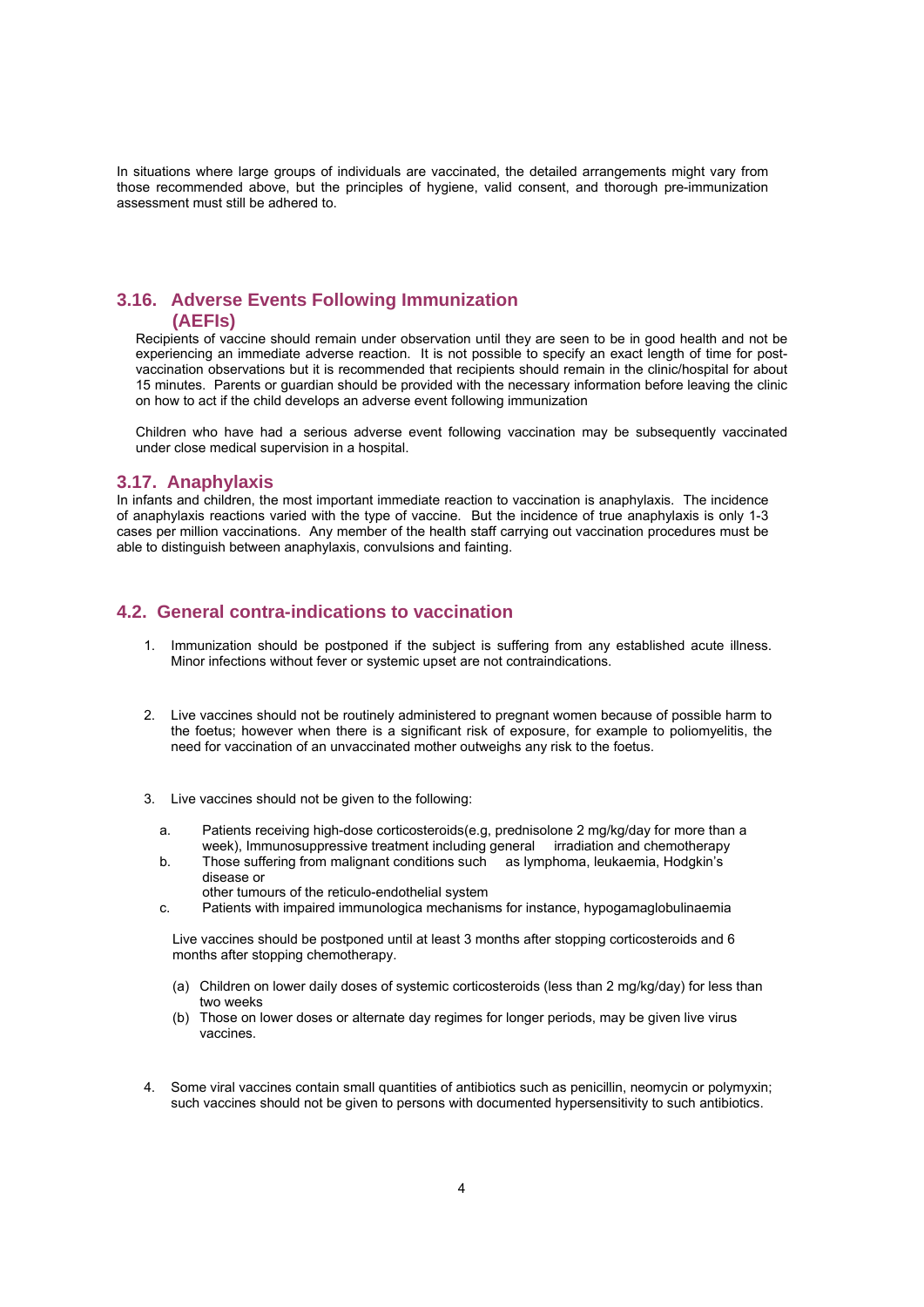- 5. Live virus vaccines should not be given within 3 months of an injection of immunoglobulin because the immune response may be inhibited.
- 6. HIV positive individuals and contraindications to the individual vaccines are given in the leaflets supplied with the vaccines; it is necessary to take note of them.

### **4.3 Precautions and contraindications relating to scheduled vaccines**

Children with minor illness may be vaccinated safely. But, if they are suffering from a major illness or high fever (102°F) they should not be vaccinated. These children should be vaccinated after they recover

### **4.4. Precautions and contraindications for immunocompromised children**

Live vaccines are usually contraindicated in immune-suppressed individuals, including those with malignant disease or receiving chemotherapy. However, because immune-suppressed individuals are at great risk of certain infections, the question of vaccination needs to be assessed by a specialist.

### **4.5. False contraindications to vaccination**

The following conditions ARE NOT contraindications for vaccination with any of the vaccines in the standard schedule:

- Family history of any adverse reactions following vaccination;
- Family history of convulsions;
- Previous pertussis-like illness, measles, rubella or mumps infection;
- Prematurity (vaccination should not be postponed);
- Stable neurological conditions such as cerebral palsy and Down syndrome;
- Contact with a patient suffering from an infectious disease;
- Child's mother is pregnant;
- History of jaundice after birth;
- Low weight in an otherwise healthy child.

### **13. Should premature babies have their vaccinations delayed?**

Babies born prematurely should receive BCG when they are fit to be discharged from the hospital. They should also receive their 1<sup>st</sup> dose of DTP and OPV, two months after birth, unless they are seriously ill.

### **14. Should vaccination be postponed if a child has a cold or a chest infection?**

Babies with minor coughs and colds without fever, or those receiving antibiotics in the recovery phase of an acute illness, can be immunized safely and effectively. Vaccination should only be postponed if a child is seriously ill or has high fever. In such cases, vaccination should be arranged for a week or two later.

### **17. What if a child has a chronic disease?**

In general, children with chronic diseases should be immunized as a matter of priority. Care is needed however, in situations where the child's illness, or its treatment, may result in impaired immunity.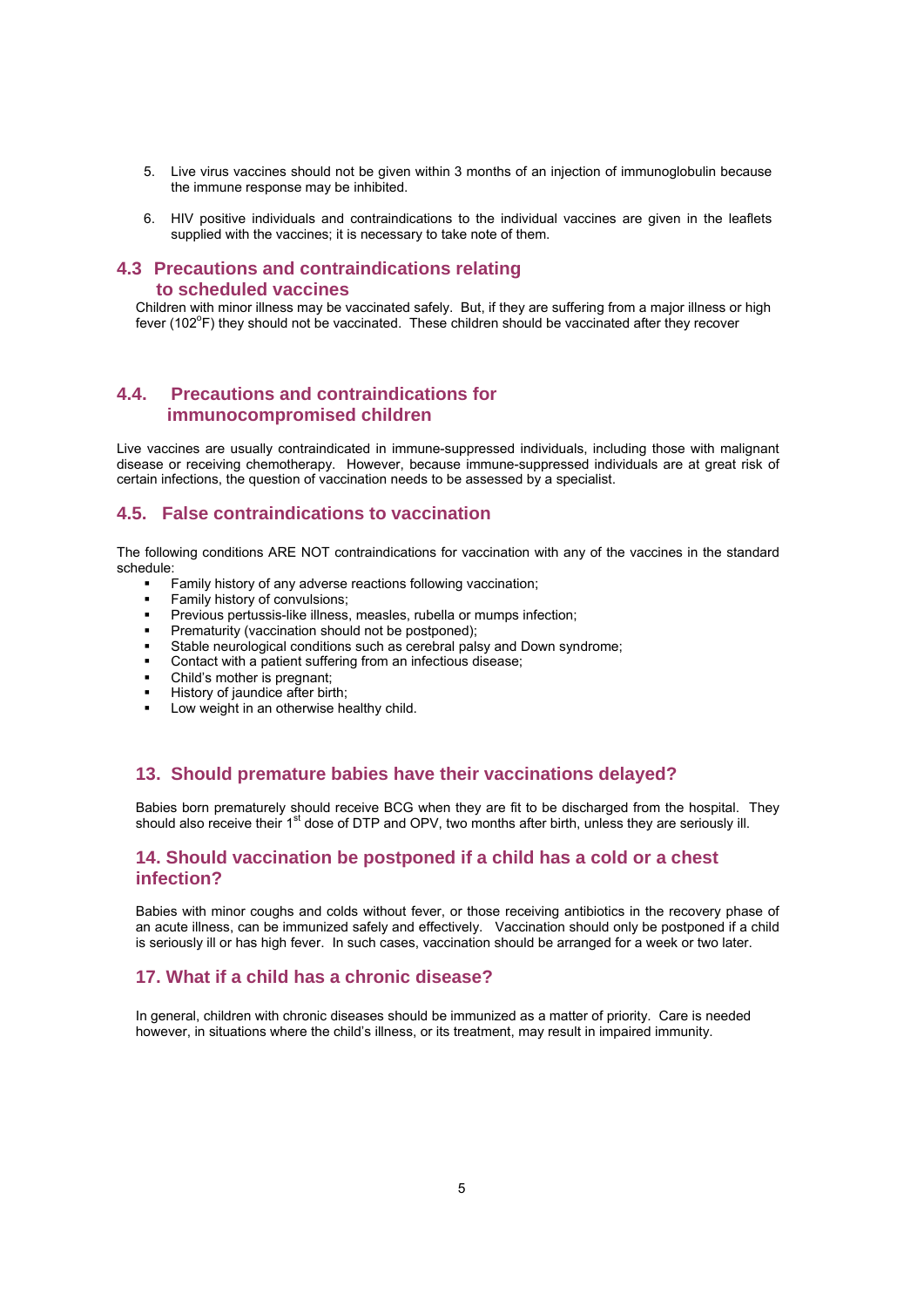### **18. What if a child has had a fit or has epilepsy?**

Stable neurological disease is not a reason to avoid giving pertussis (whooping cough) or DTP vaccination. A child may develop a fever after administration of any vaccine; parents should be warned of this and advised to give the child paracetamol. It should be remembered that the fever following measles vaccine occurs 5-10 days after vaccination. A family history of fits or epilepsy is not a reason to avoid vaccination. You may also consult the family doctor.

#### **19. Should allergic children be immunized?**

Asthma, eczema, hay fever and allergies are not contraindications to any vaccine. An important exception is genuine severe egg allergy. A history of an anaphylactic reaction to egg (generalized hives, swelling of the mouth or throat, difficulty in breathing, wheeze, low blood pressure, or shock) is generally a contraindication to influenza and yellow fever vaccines. Measles/MR/MMR can be given to such children under close observation, as anaphylactic reactions to these vaccines are exceedingly rare, even in children with proven severe egg allergy**.** 

### **BCG vaccine**

### *5.8. Cautions and Contraindications*

- 1. The general contra-indications discussed in 4.2, 4.3 and 4.4 apply
- 2. The vaccine is contraindicated in those with cell-mediated immune deficiency. Keloid and lupoid reactions may occur at the site of injection and such children should not be revaccinated. HUMAN IMMUNODEFICIENCY VIRUS (HIV) INFECTED INFANTS: HIV infected, non symptomatic infants should be immunized with BCG vaccine according to the standard schedule. Infants with clinical (symptomatic) AIDS should not receive BCG vaccine (but should receive other EPI vaccine).
- 3. BCG vaccine may be given concurrently with another live vaccine, but if they are not given at the same time, an interval of at least 3 weeks should be allowed between the administration of BCG vaccine and any other live vaccine, whichever is given first. No further immunization should be given for at least three months in the arm used for BCG vaccination because of the risk of regional lymphadenitis.

### **TT Vaccine**

### **6.8. Cautions and contraindications**

Reinforcing doses of tetanus toxoid at less than 5 year intervals may provoke hypersensitivity reactions and therefore should be avoided. Refer those discussed in section 4.2, 4.3 and 4.4.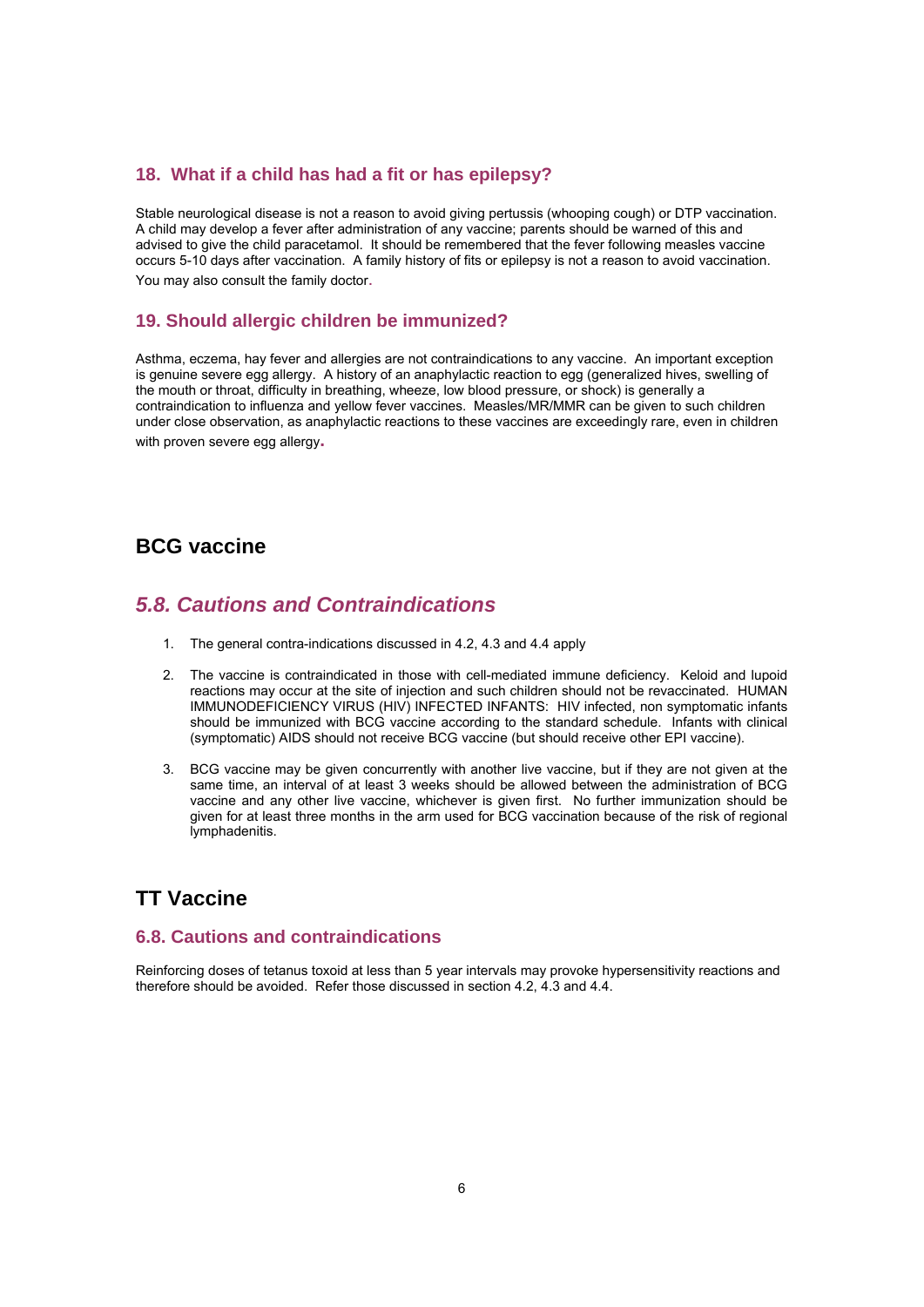### **Diphtheria Vaccine**

### *7.8. Cautions and Contraindications*

**7.8.1.** (1) Those discussed in section 4.2, 4.3 and 4.4.

Severe local or general reaction to a preceding dose are explained below;

- *(2)*
- i. Local reactions: an extensive area of redness and swelling which becomes indurated and involves most of the antero-lateral surface of the thigh or a major part of the circumference of the upper arm; this reaction may increase in severity with each subsequent injection.
- ii. General reactions: fever equal to or more than  $39.5^{\circ}$ C within 48 hours of vaccination, anaphylaxis; bronchospasm, laryngeal oedema, generalized collapse, prolonged unresponsiveness, prolonged inconsolable screaming, convulsions occurring within 72 hours. A personal or family history of allergy is not a contraindication to immunization against whooping cough, nor are stable neurological conditions such as cerebral palsy or spina bifida.
	- iii. Progressive neurological disorder (e.g. infantile spasms).

#### Children with problem histories:

There are certain groups of children in whom the advisability of whooping cough immunization requires special considerations because of their own or their family histories. For them, the risk from vaccine may be higher, but the effects of whooping cough disease could be more severe. The balance of risk and benefit should be assessed in each case. Where there is doubt, appropriate advice should be obtained from a consultant paediatrician before a decision is made to withhold vaccination.

These groups are:

- 1. Children with a documented history of cerebral damage in the neonatal period.
- 2. Children with a personal history of convulsions.
- 3. Children whose parents or siblings have a history of idiopathic epilepsy; in such children there may be a risk of developing a similar condition irrespective of vaccination.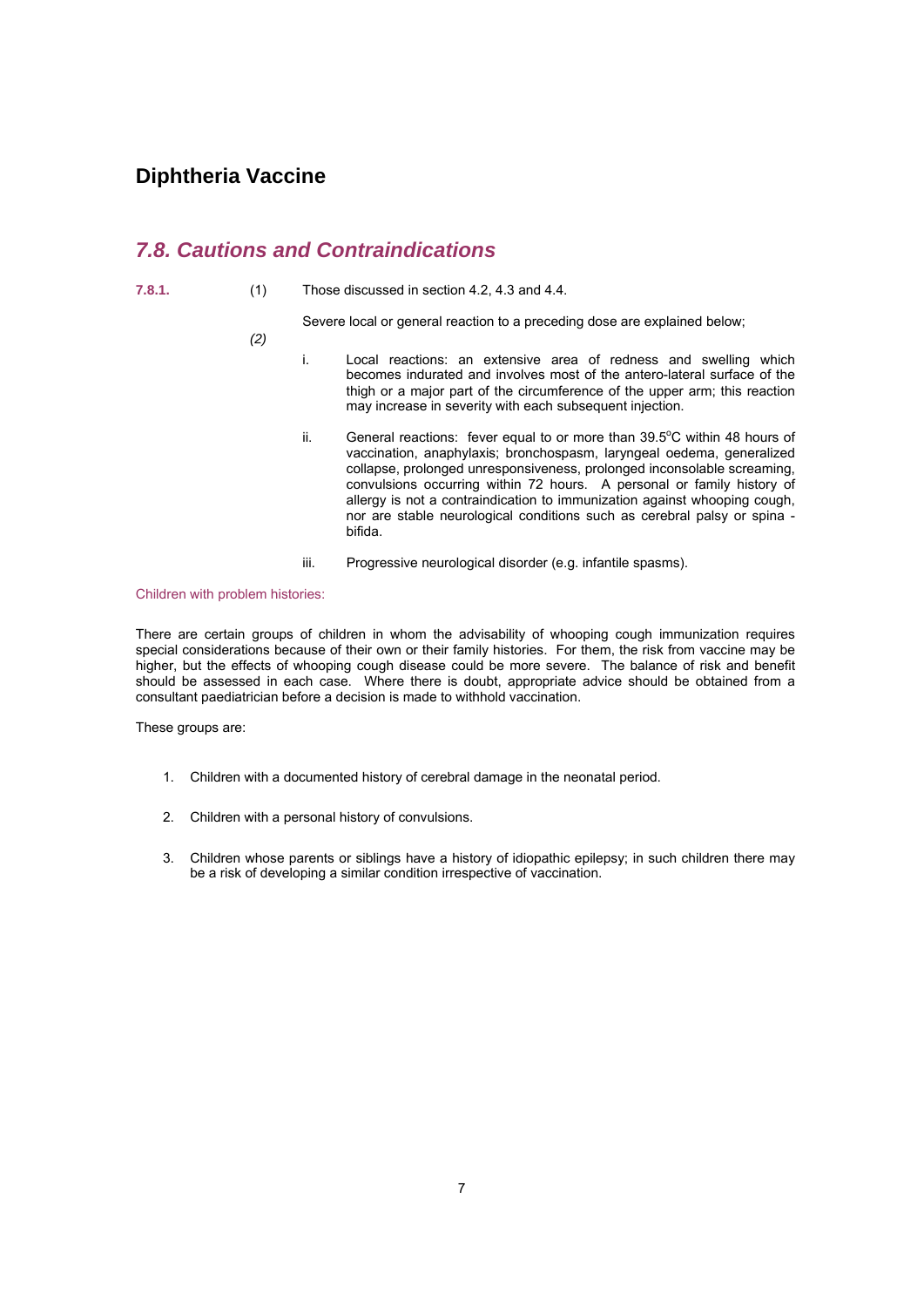The vaccine should not be given to persons who have shown a severe reaction to previous doses of DTP vaccine.

In those with severe reactions which CONTRAINDICATE further doses of DTP– in such cases DT should be used for subsequent vaccinations i.e.

- Encephalopathy within 7 days, defined as severe acute neurological illness with prolonged seizures and/or unconsciousness and/or focal signs (but not a simple febrile convulsion).
- Immediate severe allergic or anaphylactic reaction to vaccination with DTP.

### **Pertussis**

#### **8.8. Cautions and contraindications**

Given under diphtheria, D.T.P. (7.8)

Severe reactions which CONTRAINDICATE further doses of DTP – in such cases DT should be used for further vaccination.

- Encephalopathy within 7 days, defined as severe acute neurological illness with prolonged seizures and/or unconsciousness and/or focal signs (but not a simple febrile convulsion).
- **Immediate severe allergic or anaphylactic reaction to vaccination with DTP.**

### **OPV**

### **9.8. Cautions and contraindications**

Vaccination is contraindicated in subjects affected by alterations of the immune system (agammaglobulinemia, hypogamaglobulinemia, combined humoral or cell mediated immunodeficiency).

Mild diarrhoea is not a contraindication. These children should be given an additional dose when the chid recover from that diarrhoea episode.

Vaccination should be deferred in the case of acute febrile illness, moderate to severe diarrhoea or treatment with immunosuppressive drugs.

According to the recommendation of the WHO, in subjects affected by symptomatic or asymptomatic HIV, the vaccine can be administered according to the standard schedule.

### **Measles**

### **10.8. Cautions and contraindications**

The general contraindications discussed in section 4.2, 4.3 and 4.4.

Measles virus inhibits the response to tuberculin, so tuberculin-positive individuals may become tuberculinnegative for up to a month after measles infection or immunization. As the measles virus may cause exacerbation of tuberculosis, such patients should be under treatment when immunized.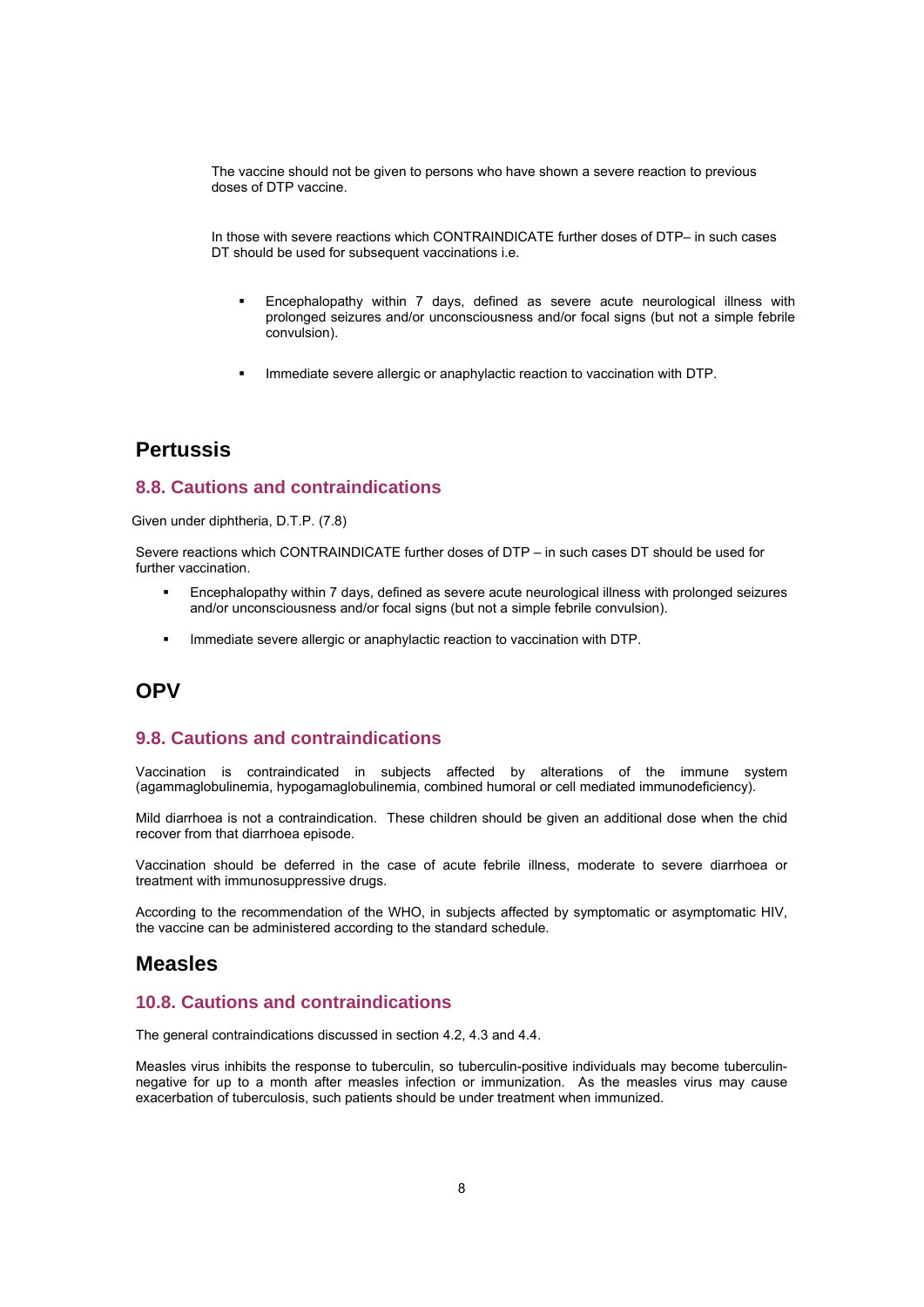If the live measles vaccine is produced in chick embryo cell culture and contains neomycin as preservative, the vaccine is contraindicated in individuals with a history of allergy to neomycin and genuine severe egg allergy.

### **Rubella**

### **11.8. Cautions and contraindications**

General contraindications given in 4.2, 4.3 and 4.4.

Do not administer the vaccine during pregnancy; and advise vaccinees not to conceive for two months following vaccination.

### **Hepatitis B**

#### **13.8. Cautions and contraindications**

There are very few reasons to withhold or postpone administration of hepatitis B vaccine. Too often immunizations are delayed or denied because of conditions falsely believed by health care workers to be contraindications for administering the vaccine.

Contraindications to hepatitis B vaccine administration include the following:

- **Severe allergic reaction to a previous dose of hepatitis B vaccine**. A child with a history of a severe allergic reaction (e.g. generalized urticaria, difficulty in breathing, swelling of the mouth and throat, hypotension, shock) to a prior dose of hepatitis B vaccine should not receive another dose (from the same manufacturer).
- Severe allergic reaction to baker's yeast (the kind used in making bread). Children with a history of a severe allergic reaction to baker's yeast should not receive formulations of hepatitis B vaccine prepared in yeast cells. These children may receive plasma-derived hepatitis B vaccine.

The following are NOT contraindications for administering hepatitis B vaccine.

- Any minor illness such as respiratory tract infection or diarrhoea with temperature below  $38.5^{\circ}$ C.
- Allergy or asthma
- Family history of convulsions
- Treatment with antibiotics
- Infection with human immunodeficiency virus (HIV)
- Breastfeeding
- History of seizures (convulsions, fits)
- Chronic illnesses such as chronic diseases of the heart, lung, kidney or liver
- Stable neurological condition such as cerebral palsy and Down's Syndrome.
- Prematurity or low birthweight
- History of jaundice at birth.

Hepatitis B vaccine will only protect against hepatitis B, and will not protect against other types of hepatitis.

More than 95% of children develop protective antibody after three doses of hepatitis B vaccine. However, a small percentage of children will not be protected after vaccination*.*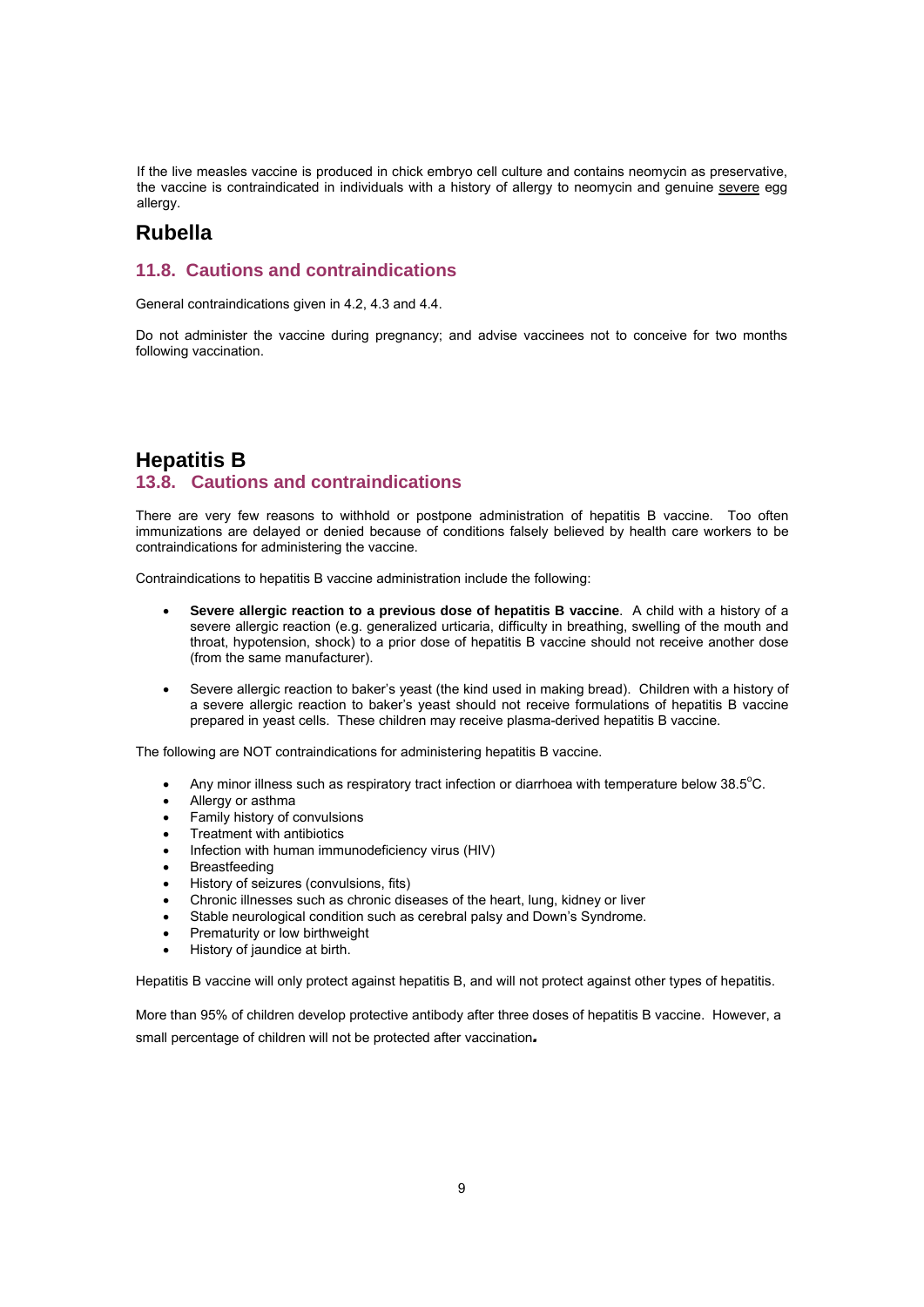# **2. Live JE vaccine**

### **As per New JE Circular**

#### **Contraindications**

There are only a few reasons to withhold or to postpone administration of live JE vaccine. General contraindications to vaccination specified in the Immunization Handbook issued by the Epidemiology Unit in 2002 are applicable to the LJEV as well. However, in specific instances given below, it should be avoided.

It should be avoided only for children with;

- Fever more than  $38.5\,^0\text{C}$
- Acute infectious diseases including Otitis media, and tympanitis
- Active untreated tuberculosis
- Hepatic, renal or cardiac diseases
- Subjects with an allergy to any component of the LJEV vaccine including Gelatin
- Person with a proven or suspected hypersensitivity to Kanamycin or gentamicin
- Congenital or acquired immunodeficiency states including those who were treated with any immunosuppressive therapy recently
- Pregnancy
- Past history of convulsions

Please note that subjects with a previous history of moderate to severe allergic conditions (urticarea, dyspnoea, peri-oral oedema, and laryngeal oedema) should be vaccinated in the central immunization clinic with an emergency tray and procedures for emergency care being ready.

The following are NOT contraindications**:** 

- Minor illnesses such as respiratory tract infection or diarrhea with temperature below  $38.5^{\circ}$ C (101 $^{\circ}$  C)
- Family history of convulsions
- Treatment with topical corticosteroids or systemic use of corticosteroids at low dosages ( less than 0.5mg/kg of prednisolone or equivalent) in case of skin diseases like dermatitis, eczema or other localized skin disorders
- Stable neurological conditions e.g. cerebral palsy, down syndrome.

#### **Precautions:**

Precautions should be taken to avoid undesirable reactions before administering the vaccine. These precautions include review of the child's medical history, particularly regarding hypersensitivity reactions to previous administration of any type of vaccine, past history of convulsions and the child's history of recent health problems.

There should be a gap of at least four weeks between the live JE vaccine and another live vaccine administered before or after the live JE vaccine.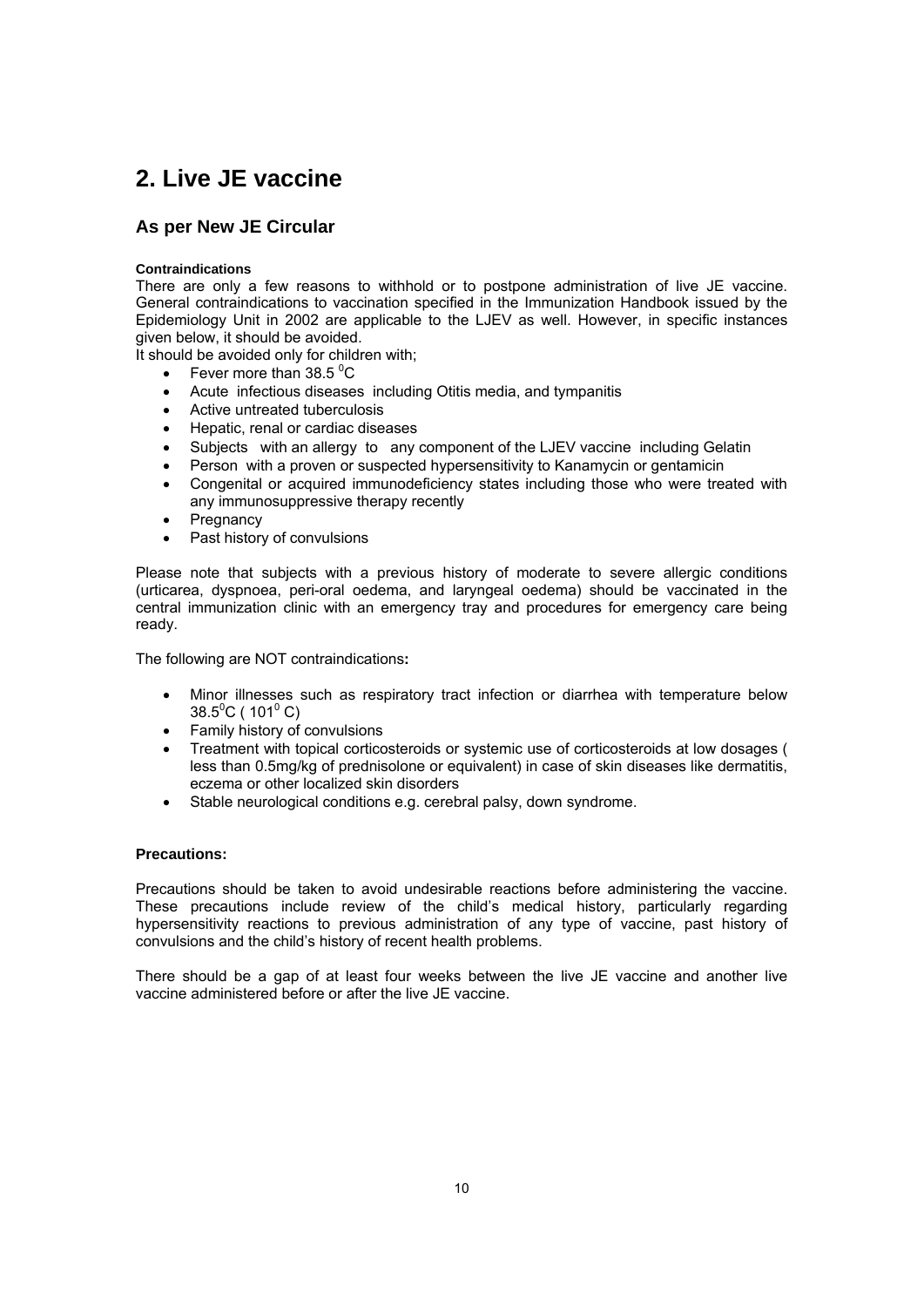# **3. Pentavalent Vaccine**

#### As per new and reintroduction circulars

The committee further noted that in a majority of the reported deaths were following the administration of **first dose of pentavalent vaccine at two months** with the pre-existence of certain risk conditions during the neonatal period.

Hence, the committee recommended that in the future when immunizing children with the following risk conditions, adequate precautions be taken and as an interim measure where possible such children may be admitted to a suitable in-ward facility for immunization and kept under observation for 24 hours following immunization. Such conditions are;

- a) Prematurety less than 36 week of gestation and required to spend over one week in **PBU**
- b) Recent history of significant illness requiring over one week hospitalization e.g. neonatal sepsis, pneumonia etc
- c) Severe congenital anomalies which required prolong hospitalization during neonatal period
- d) History of HHE to previous doses of pentavalent or any other pertussis containing vaccine

In addition please note to adhere to the following directions on reintroduction:

- 1. In addition to the precautionary conditions mentioned in my letter No. EPI/81/VII/2007 dated 15/10/2007, the above conditions also should be considered as where precautionary measures should be taken.
- 2. All children should be screened for the presence of such conditions prior to immunization. Children receiving the **first dose of pentavalent vaccine** on completion of two months with such risk conditions may be admitted to a suitable in-ward facility for immunization and kept under observation for 24 hours following immunization.
- 3. Hypotonic hyporesponsive episodes (HHE) following pentavalent or any other vaccine is not a contraindication for further immunization with the incriminated vaccine or any other vaccine used in the national immunization programme.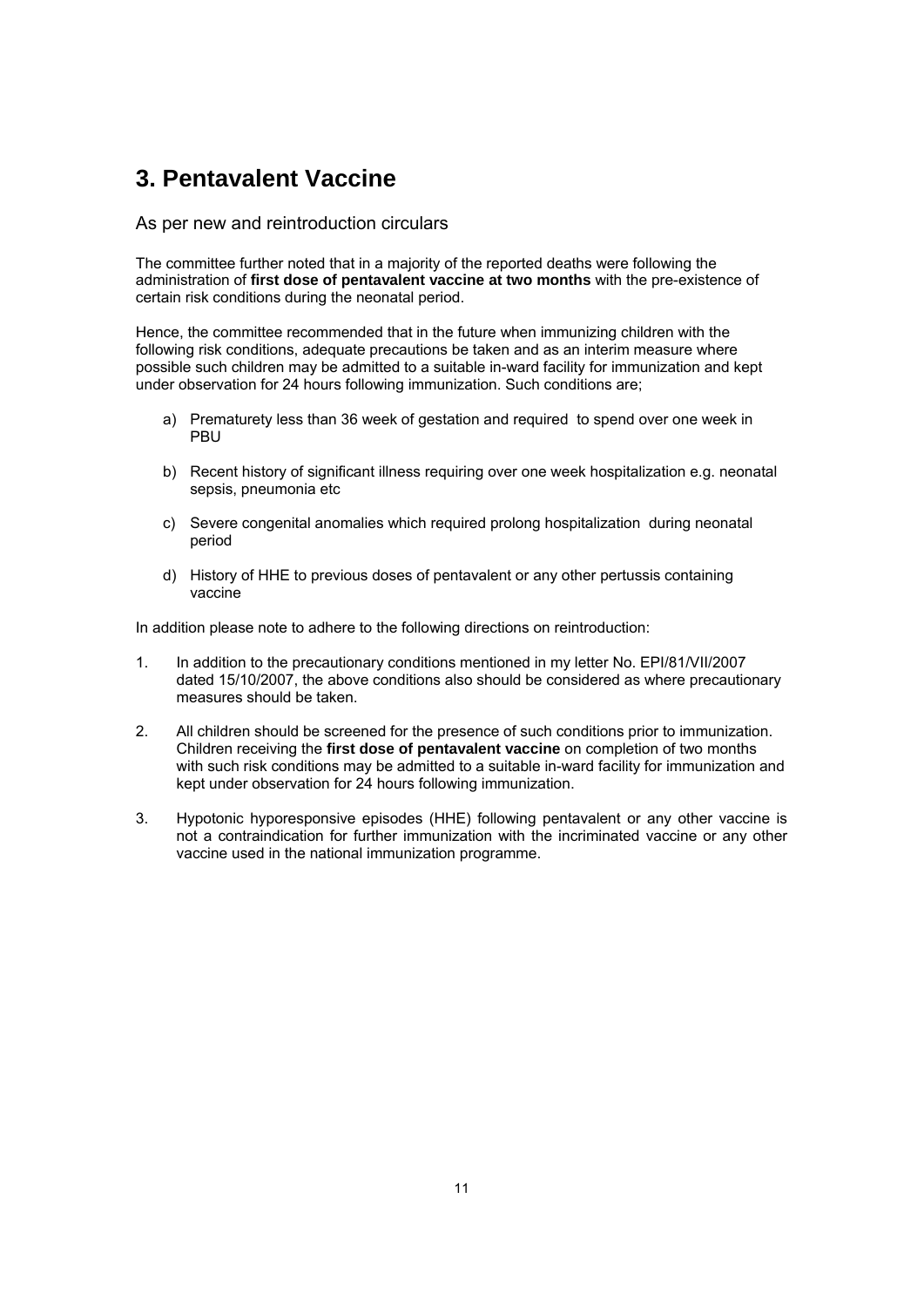# **4. WHO generic guidelines on contraindications**

### Module 3: Immunization safety

(Training for mid-level managers (MLM) - WHO/IVB/08.03)

# 1.5 Reasons for delaying or withholding vaccines (Contraindications)

Health workers should use every opportunity to immunize eligible infants and adults, unless the infant or adult has a health condition that does not permit vaccination. Sometimes there are reasons why a specific vaccine should NEVER be administered (also called an absolute contraindication) and sometimes the health worker should delay giving the vaccine for a short time (also called a temporary contraindication). These different types of reasons for delaying or withholding a vaccine are listed in Table 3.5. Health workers must know about the correct reasons for withholding immunization. The incorrect reasons for withholding a vaccine are called « false contraindications » and these are listed in Table 3.6.

**Key point :** Delaying immunization because of false reasons (false contraindications) results in a missed opportunity to fully immunize an infant or adult.

Table 3.5 : Reasons why specific vaccines should NEVER be administered and reasons why vaccines may be DELAYED for a short time

#### **Reasons for NEVER administering a specific vaccine (also called absolute contraindications). If the infant or person has :**

• symptomatic (showing symptoms) or **documented** human immunodeficiency virus (HIV) infection — do NOT immunize with BCG ;

• symptomatic (showing symptoms) HIV infection — do NOT immunize with yellow fever vaccines;

• a history of a severe adverse event following a dose of a specific vaccine (anaphylactic reaction or severe shock) — do NOT give follow-up doses of that particular vaccine, but provide the infant or adult with other vaccines.

#### **Reasons for delaying administering a specific vaccine (also called temporary contraindications). The following vaccines should not be administered until the specific condition is no longer present.**

- On theoretical grounds, measles and yellow fever vaccines are not recommended during pregnancy.
- Do not give measles vaccine to persons with a history of an anaphylactic reaction to neomycin, gelatin or other components.
- Yellow fever vaccine is contraindicated for persons with severe allergy to egg.
- Measles and yellow fever vaccines are contraindicated in persons who are severely immunocompromised as a result of congenital disease, HIV infection, advanced leukaemia or lymphoma, serious malignant disease, or treatment with high-dose steroids, alkylating agents or antimetabolites, or in persons who are receiving immunosuppressive therapeutic radiation.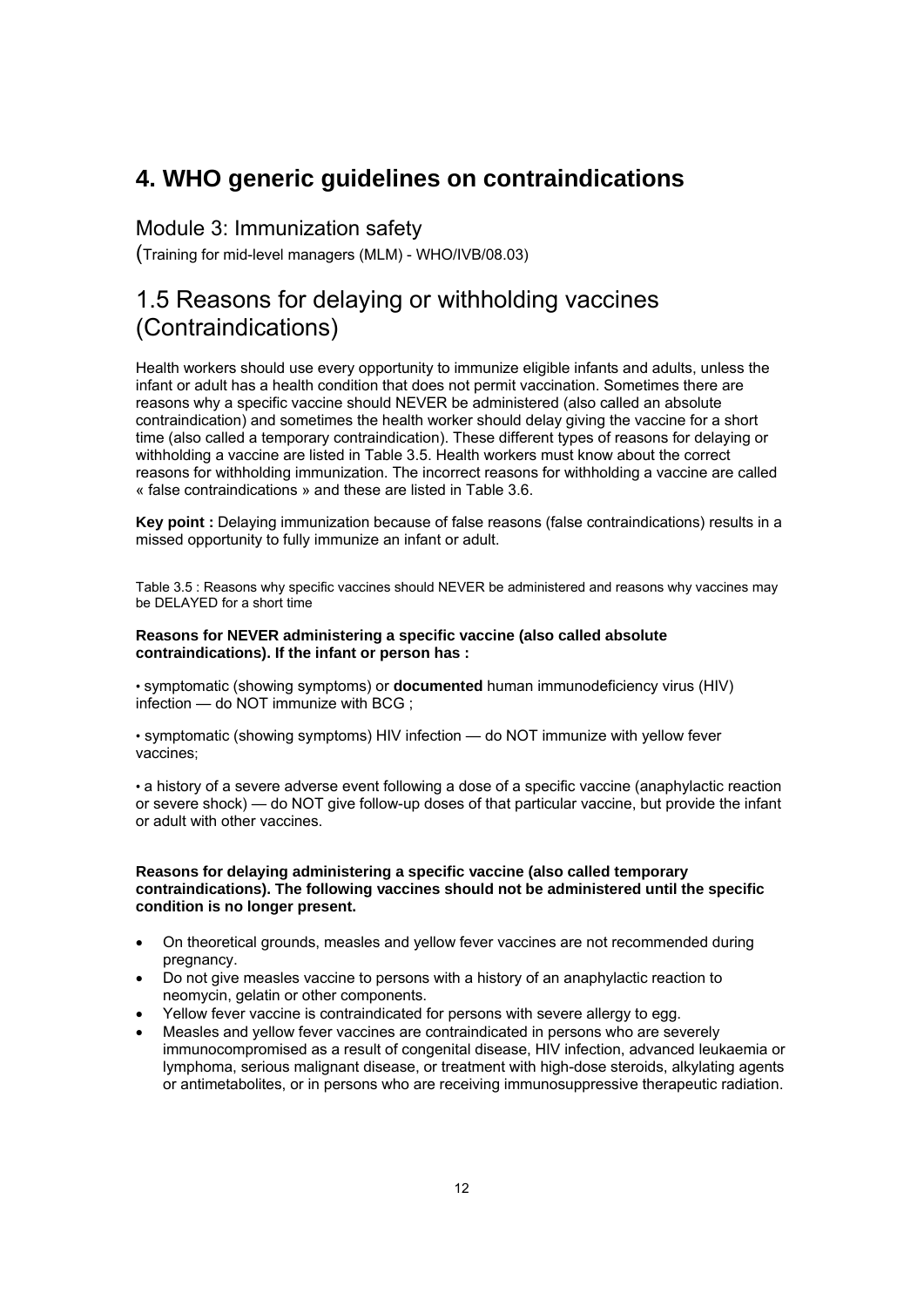Table 3.6 : Conditions which ARE NOT contraindications to immunization

The incorrect reasons for withholding a vaccine are called « false contraindications

- ». The list below of conditions comprises some examples of « false contraindications
- ». If an infant or adult presents with any of these, they should be vaccinated.
- Minor illnesses such as upper respiratory infections, or diarrhoea with fever < 38.5°C.
- Allergy, asthma, or other atopic manifestations such as hay fever or 'snuffles'.
- Prematurity ; low-birth-weight infant.
- Malnutrition.
- Infant being breastfed.
- Family history of convulsions.
- Treatment with antibiotics, low-dose corticosteroids or locally acting (e.g. topical or inhaled) steroids.
- Dermatoses, eczema or localized skin infection.
- Chronic diseases of the heart, lung, kidney and liver.
- Stable neurological conditions, such as cerebral palsy and Down syndrome.
- History of jaundice after birth.

None of the above list is a true reason for withholding vaccination. If an infant or adult has any of these health issues they should be vaccinated.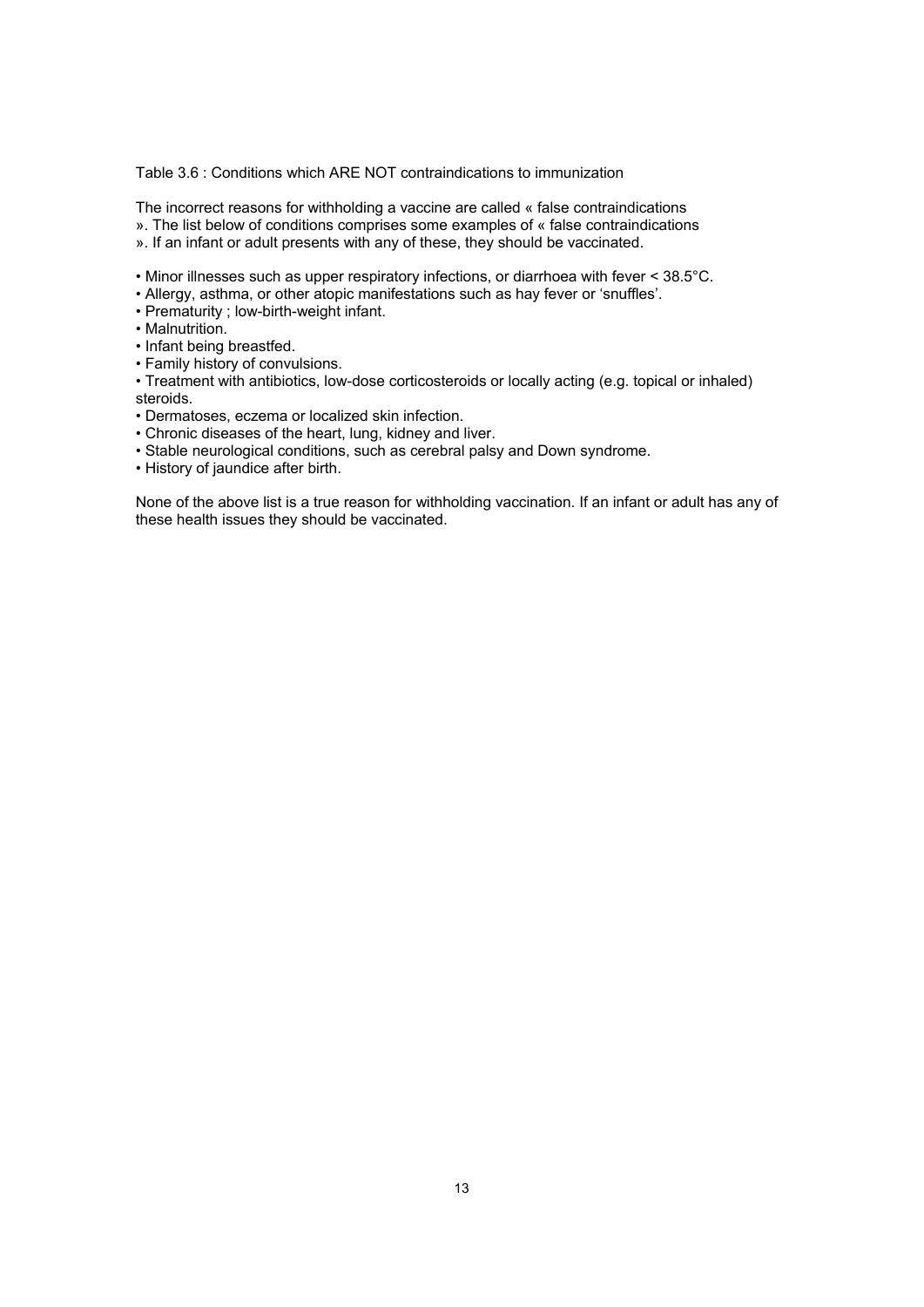# **5. Contraindications and special considerations according to The Green Book of UK**

Almost all individuals can be safely vaccinated with all vaccines. In very few individuals, vaccination is contraindicated or should be deferred. Where there is doubt, rather than withholding vaccine, advice should be sought from an appropriate consultant pediatrician or physician, the immunization coordinator or consultant in health protection.

### All vaccines are contraindicated in those who have had:

1) a confirmed anaphylactic reaction to a previous dose of a vaccine containing the same antigens, or 2) a confirmed anaphylactic reaction to another component contained in the relevant vaccine, e.g. neomycin, streptomycin or polymyxin B (which may be present in trace amounts in some vaccines).

### Live vaccines may be temporarily contraindicated in individuals who are:

1) immunosuppressed (see below) 2) pregnant.

Some vaccines are contraindicated in specific groups. These are outlined in the relevant chapters.

### Egg allergy

Individuals with a confirmed anaphylactic reaction to egg should not receive influenza or yellow fever vaccines. MMR vaccine can be safely given to most children with a previous history of allergy after ingestion of egg or egg containing food, and vaccination with MMR can be performed under normal circumstances. For the small number of individuals who have a history of confirmed anaphylactic reaction after any egg-containing food, specialist advice should be sought with a view to immunization under controlled conditions.

### Severe latex allergy

Some pre-filled syringes may contain latex proteins in the tip cap and/or rubber plunger of the syringe. Similarly, the stoppers of some vaccines supplied in vials may contain latex proteins. It is theoretically possible that latex protein from these tip caps, plungers or vial stoppers may cause allergic reactions when the vaccines are administered to latex-sensitive individuals. There is little evidence that such a risk exists and any such risk would be extremely small (Russell *at al*., 2004). Millions of doses of vaccines in pre-filled syringes are administered every year and the risk of anaphylaxis due to any allergen following immunization is about one per million vaccine doses (see Chapter 8)

As a precaution, if an individual has a history of severe (i.e. anaphylactic) allergy to latex, vaccines supplied in vials or syringes that contain latex should not be administered, unless the benefit of vaccination outweighs the risk of an allergic reaction to the vaccine. If possible, an alternative latexfree vaccine should be administered.

For latex allergies other than anaphylactic allergies (e.g. a history of contact allergy to latex gloves), vaccines supplied in vials or syringes that contain latex can be administered (ACIP, 2006).

### **Pregnancy**

There is a theoretical concern that vaccinating pregnant women with live vaccines may infect the fetus. There is no evidence that any live vaccine (including rubella and MMR) causes birth defects. However, since the theoretical possibility of fetal infection exists, live vaccines should generally be delayed until after delivery. Termination of pregnancy following inadvertent immunization is not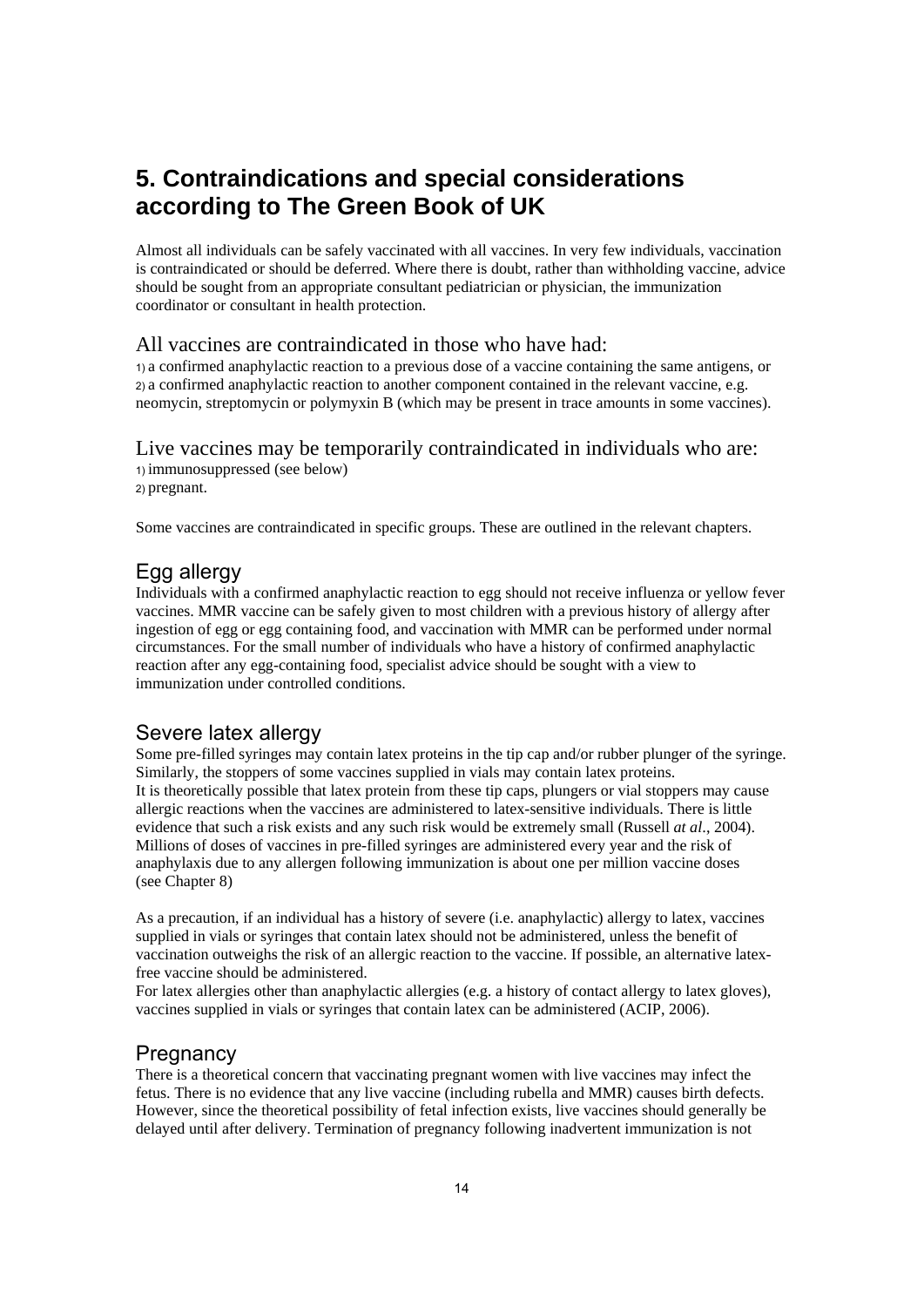recommended. Since inactivated vaccines cannot replicate they cannot cause infection in either the mother or the fetus. However, inactivated vaccines should be administered to pregnant women only if protection is required without delay.

#### **Immunosuppression**

Live vaccines can, in some situations, cause severe or fatal infections in immunosuppressed individuals due to extensive replication of the vaccine strain. For this reason, severely immunosuppressed individuals (see bullet list below) should not be given live vaccines, and vaccination in immunosuppressed individuals should only be conducted in consultation with an appropriate specialist.

Inactivated vaccines cannot replicate and so may be administered to immunosuppressed individuals, although they may elicit a lower response than in immunocompetent individuals.

The following individuals should not receive live vaccines:

- patients with evidence of severe primary immunodeficiency, for example, severe combined immunodeficiency, Wiskott-Aldrich syndrome and other combined immunodeficiency syndromes
- patients currently being treated for malignant disease with immunosuppressive chemotherapy or radiotherapy, or who have terminated such treatment within at least the last six months
- patients who have received a solid organ transplant and are currently on immunosuppressive treatment
- patients who have received a bone marrow transplant, until at least12 months after finishing all immunosuppressive treatment, or longer where the patient has developed graft-versus-host disease. The decision to vaccinate should depend upon the type of transplant and the immune status of the patient. Further advice can be found in current guidance produced by the European Group for Blood and Marrow Transplantation (www.ebmt.org) and the Royal College of Pediatrics and Child Health (RCPCH) (www.rcpch.ac.uk)
- patients receiving systemic high-dose steroids, until at least three months after treatment has stopped. This would include children who receive prednisolone, orally or rectally, at a daily dose (or its equivalent) of  $2mg/\frac{kg}{day}$  for at least one week, or  $1mg/\frac{kg}{day}$  for one month. For adults, an equivalent dose is harder to define but immunosuppression should be considered in those who receive at least 40mg of prednisolone per day for more than one week. Occasionally, individuals on lower doses of steroids may be immunosuppressed and at increased risk from infections. In those cases, live vaccines should be considered with caution, in discussion with a relevant specialist physician
- patients receiving other types of immunosuppressive drugs (e.g. azathioprine, cyclosporin, methotrexate, cyclophosphamide, leflunomide and the newer cytokine inhibitors) alone or in combination with lower doses of steroids, until at least six months after terminating such treatment. The advice of the physician in charge or immunologist should be sought
- patients with immunosuppression due to human immunodeficiency virus (HIV) infection (see section below).

### **Other considerations**

Many patients with relatively minor immunodeficiencies can, and indeed should, receive all recommended vaccinations, including live vaccines. Where there is doubt or a relatively severe immunodeficiency is present, it is important to obtain individual specialist advice.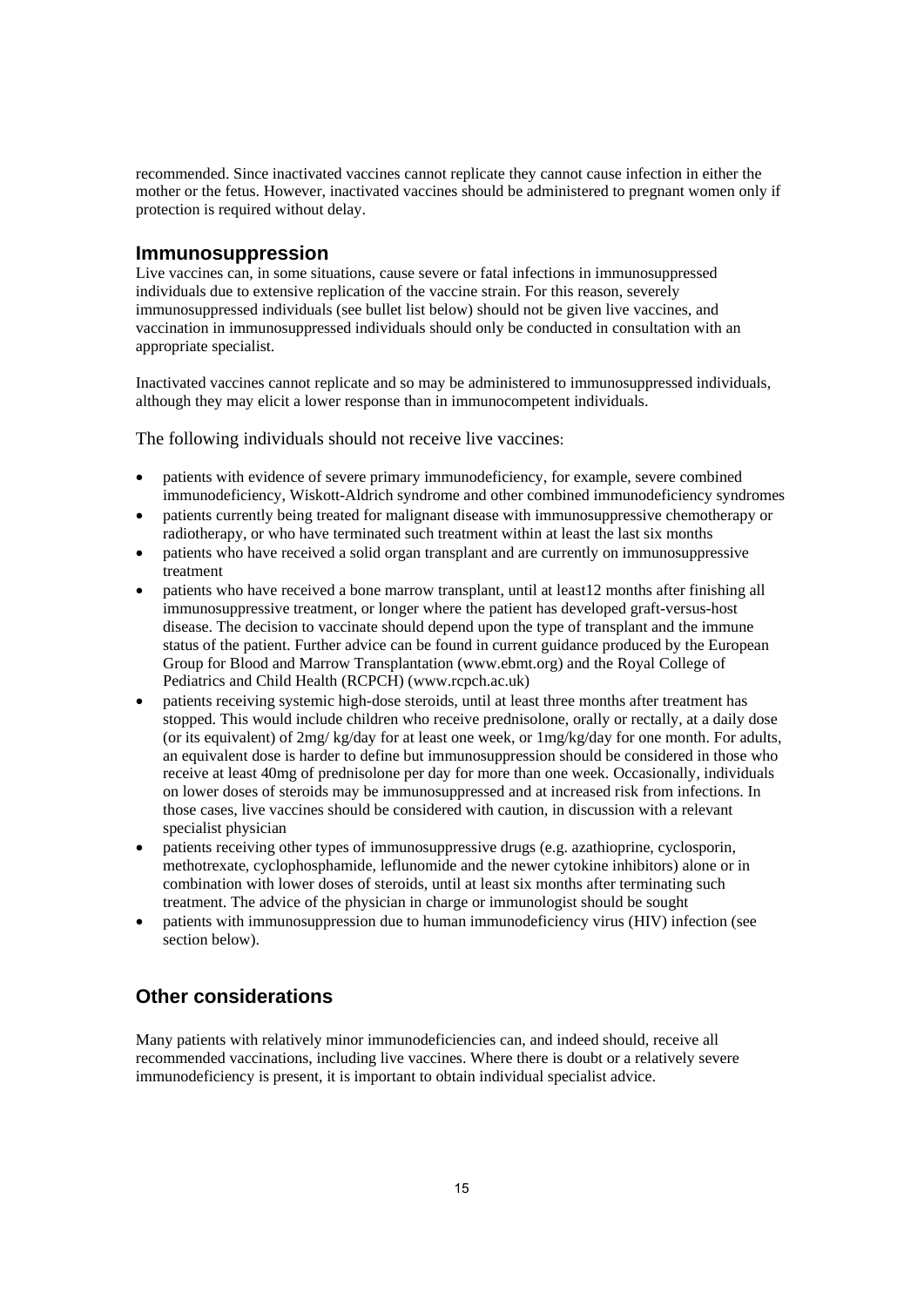Some patients with 22q11 deletion syndromes, including partial DiGeorge syndrome, may be able to receive live vaccines safely provided that they have no evidence of severe immunocompromise (Perez *et al.*, 2003). Specialist advice should be sought.

Non-systemic corticosteroids, such as aerosols or topical or intra-articular preparations, do not cause systemic immunosuppression. Therefore, administration of live vaccines is not contraindicated. Live vaccines are likely to be safe in those receiving other immunomodulating drugs, for example interferon. However, advice should be sought from the specialist in charge of the therapy to ensure that the patient has not been immunosuppressed by the treatment. Deferral of immunization may be suggested to avoid side effects of the drugs being confused with reactions to vaccination.

Replacement schedules of corticosteroids for people with adrenal insufficiency do not cause immunosuppression and are not, therefore, contraindications for administration of live vaccines. For further information, please refer to the RCPCH Best Practice Statement (www.rcpch.ac.uk).

### **HIV infection**

HIV-positive individuals should be given MMR vaccine according to national recommendations unless they have evidence of severe immunosuppression (Table 6.1). For children under 12 months of age, CD4 counts may not be an accurate representation of levels of immunosuppression and immune status should be assessed by an expert using a combination of laboratory and clinical criteria.

Varicella vaccine is contraindicated for HIV-infected individuals with severe immunosuppression (Table 6.1). This guidance may be relaxed in the near future, as evidence is emerging that patients with moderate immunosuppression can be safely vaccinated and will make an adequate response (M Levine, pers. comm., 2005). For HIV-infected individuals with no immunosuppression who are susceptible to varicella, vaccine is indicated to reduce the risk of serious chickenpox or zoster should their condition deteriorate.

Table 6.1 Measure of immunosuppression by CD4 count

| CD4 count/µl (% of total lymphocytes) |                          |                         |                          |
|---------------------------------------|--------------------------|-------------------------|--------------------------|
| Age                                   | $1-5$ years              | $6-12$ years            | >12 years                |
| No suppression                        | ε1000                    | ε500                    | ε500                     |
|                                       | $(15 - 24%)$             | $(\epsilon 25\%)$       | $(\epsilon 25\%)$        |
| Moderate suppression                  | 500-999<br>$(15 - 24\%)$ | 200-499<br>$(15 - 24%)$ | 200-499<br>$(15 - 24\%)$ |
| Severe suppression                    | < 500<br>$($ < 15%)      | $<$ 200<br>$($ < 15%)   | $200$<br>$($ < 15%)      |

Because there have been reports of dissemination of Bacillus Calmette-Guérin (BCG) in HIV-positive individuals, such individuals should **not** receive BCG vaccine in the UK (Talbot *et al.*, 1997; Fallo *et al.*, 2005; Langley *et al*.,2004).

Infants born to HIV-positive mothers where the infant has an indeterminate HIV status may have an increased risk of contracting tuberculosis. Where indicated, BCG vaccine can be given after two appropriately timed negative postnatal PCR blood tests for HIV infection. Unless a mother is known to be at risk of HIV, it is not necessary to test her before giving BCG vaccine to her infant.

Yellow fever vaccine should not be given to HIV-positive individuals. If such individuals intend to visit countries where a yellow fever certificate is required for entry but where there is no risk of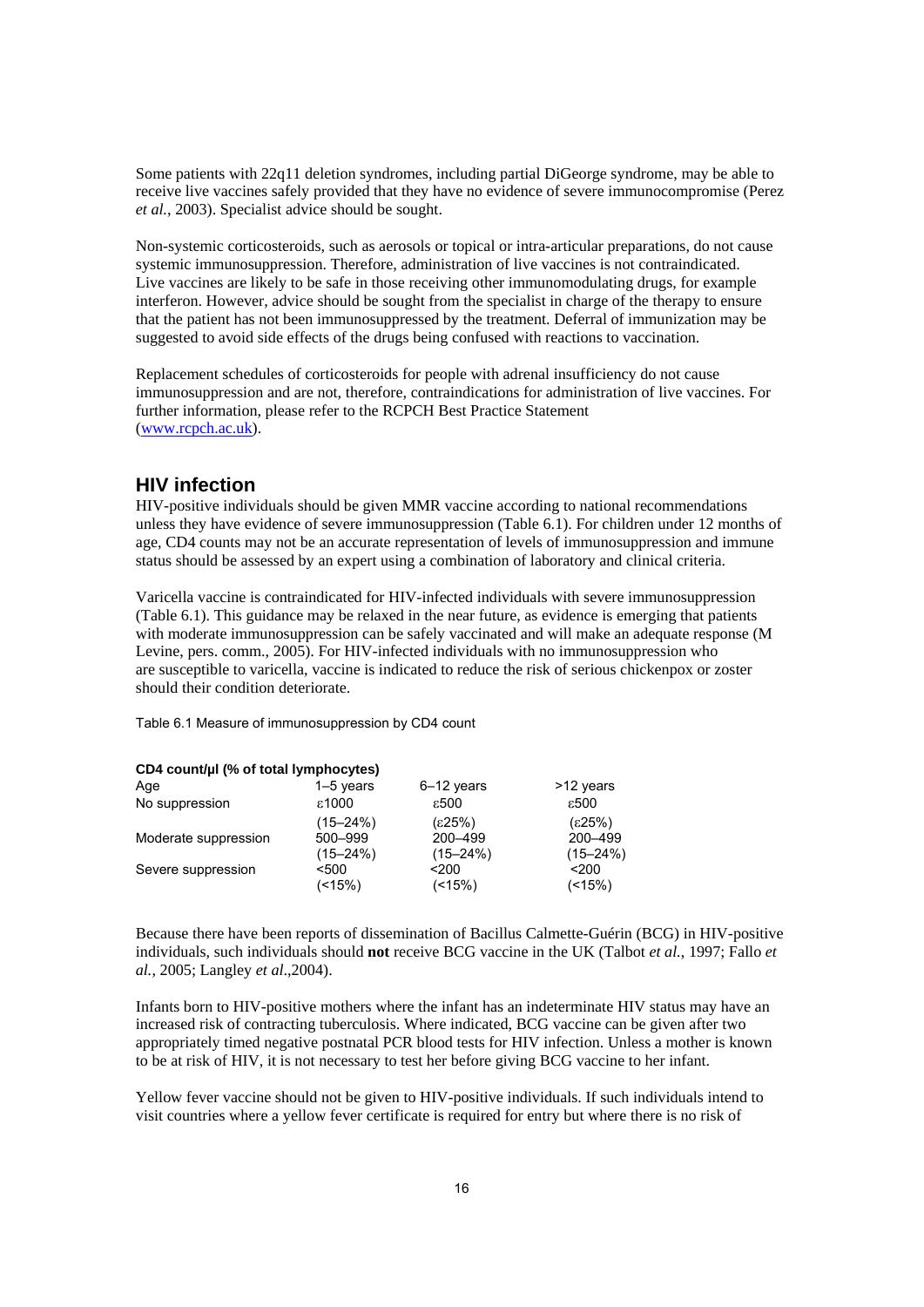exposure, then they should obtain a letter of exemption from a medical practitioner. Fatal myeloencephalitis following yellow fever vaccination has been reported in an individual with severe HIVinduced immunosuppression (Kengsakul *et al*., 2002). There are limited data, however, suggesting that yellow fever vaccine may be given safely to HIVinfected persons with a CD4 count that is greater than 200 and a suppressed HIV viral load (Receveur *et al*., 2000; Tattevin *et al*., 2004). Therefore, if the yellow fever risk is unavoidable, specialist advice should be sought with a view to the vaccination of asymptomatic HIV-infected individuals.

Further guidance is provided by the Royal College of Paediatrics and Child Health (www.rcpch.ac.uk), the British HIV Association (BHIVA) *Immunization guidelines for HIV-infected adults* (BHIVA, 2006) and the Children's HIV Association of UK and Ireland (CHIVA) immunization guidelines (www.bhiva.org/chiva).

### Deferral of immunization

There will be very few occasions when deferral of immunization is required. Minor illnesses without fever or systemic upset are not valid reasons to postpone immunization. If an individual is acutely unwell, immunization may be postponed until they have fully recovered. This is to avoid wrongly attributing any new symptom or the progression of symptoms to the vaccine.

In individuals with an evolving neurological condition, immunization should be deferred until the neurological condition has resolved or stabilized.

Immunoglobulin may interfere with the immune response to live vaccine viruses because it may contain antibodies to measles, varicella and other viruses. Live virus vaccines should therefore be given at least three weeks before or three months after an injection of immunoglobulin. This does not apply to yellow fever vaccine, because immunoglobulin used in the UK is unlikely to contain high levels of antibody to this virus.

### The following conditions are NOT contraindications to routine immunization

(in some of these situations, additional precautions may be required – refer to the relevant chapter for further information):

- family history of any adverse reactions following immunization
- previous history of the disease (with the exception of BCG for people who have evidence of past exposure to tuberculosis)
- contact with an infectious disease
- premature birth
- stable neurological conditions such as cerebral palsy and Down's syndrome
- asthma, eczema or hay fever
- mild self-limiting illness without fever, e.g. runny nose
- treatment with antibiotics or locally acting (e.g. topical or inhaled) steroids
- child's mother or someone in the household being pregnant
- currently breast-feeding or being breast-fed
- history of jaundice after birth
- under a certain weight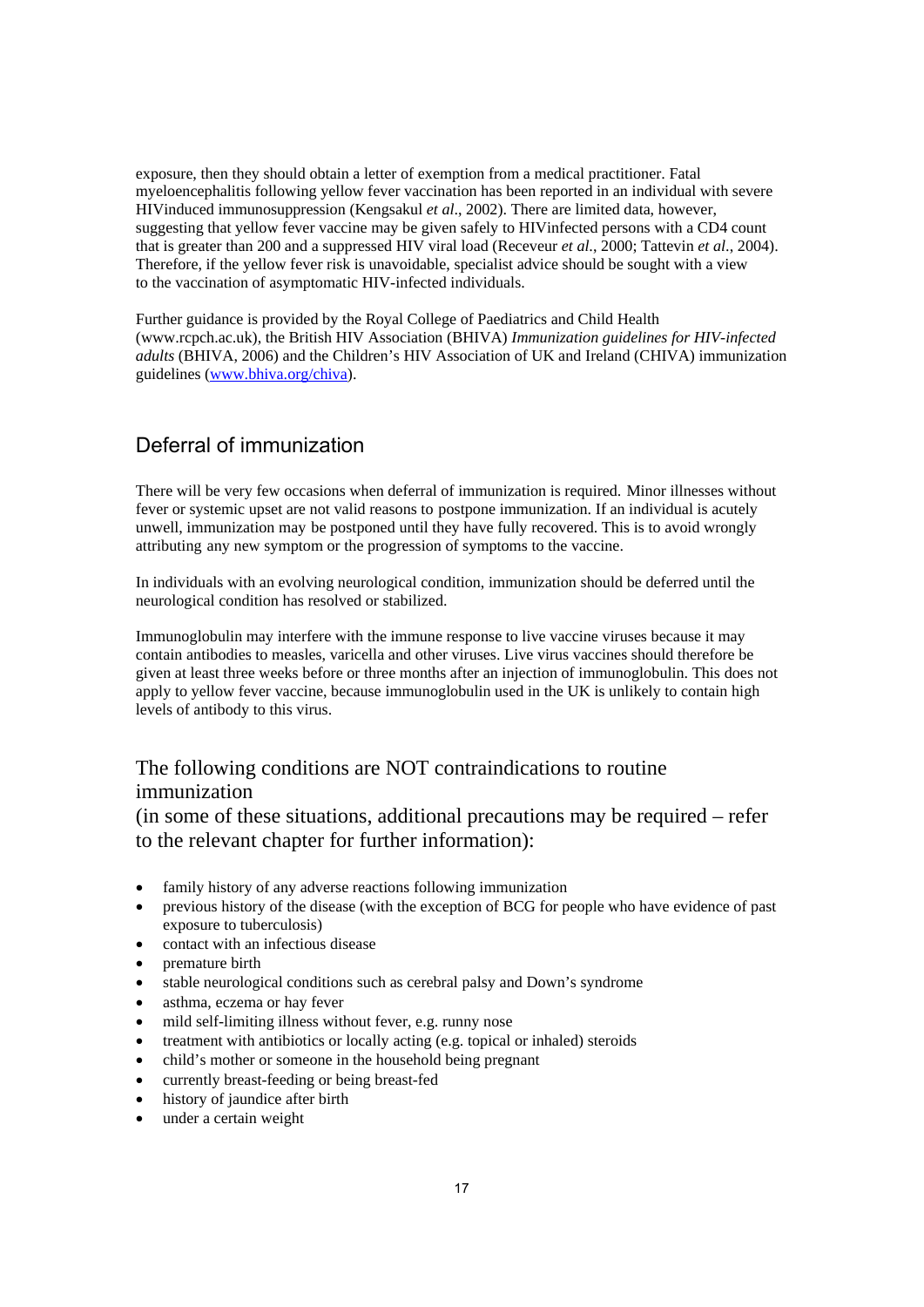- being over the age recommended in the routine childhood immunization schedule
- personal history of febrile convulsions or epilepsy
- close family history (parent or sibling) of febrile convulsions or epilepsy
- being a sibling or close contact of an immunosuppressed individual
- recent or imminent elective surgery
- imminent general anaesthesia
- unknown or inadequately documented immunization history.

Russell M, Pool V and Kelso JM *et al*. (2004) Vaccination of persons allergic to latex: a review of safety data in the Vaccine Adverse Event Reporting System (VAERS). *Vaccine*  **23**(5):664-7. www.hubmed.org/display.cgi?uids=15542187

British HIV Association (2006) *Immunisation guidelines for HIV-infected adults:* www. bhiva.org/pdf/2006/Immunisation506.pdf.

Fallo A, De Matteo E, Preciado MV *et al*. (2005) Epstein-Barr virus associated with primary CNS lymphoma and disseminated BCG infection in a child with AIDS. *Int J Infect Dis* **9**(2): 96–103.

Kengsakul K, Sathirapongsasuti K and Punyagupta S (2002) Fatal myeloencephalitis following yellow fever vaccination in a case with HIV infection. *J Med Assoc Thai* **85**(1): 131–4.

Langley J, Ellis E and Deeks S (2004) National Advisory Committee on Immunization; Health Canada First Nations; Inuit Health Branch. Statement on Bacille Calmette-Guérin (BCG) vaccine. *Can Commun Dis Rep* **1**(30): 1–11.

English, French. Erratum in *Can Commun Dis Rep* (2005) Feb 1: **31**(3):40. www.phac-aspc.gc.ca/publicat/ccdr-rmtc/04vol30/acs-dcc-5/index.html

Perez EE, Bokszczanin A, McDonald-McGinn D *et al.* (2003) Safety of live viral vaccines in patients with chromosome 22q11.2 deletion syndrome (DiGeorge syndrome/ velocardiofacial syndrome). *Pediatrics* **112**(4): e325.

Receveur MC, Thiebaut R, Vedy S *et al*. (2000) Yellow fever vaccination of human immunodeficiency virus-infected patients: report of two cases. *Clin Infect Dis* **31**(3): E7–8.

Advisory Committee on Immunization Practices (ACIP) (2006) *MMWR* **55**(RR-15):30-31 www.cdc.gov/mmwr/PDF/rr/rr5515.pdf

Talbot EA, Perkins MD, Silva SF and Frothingham R (1997) Disseminated Bacille Calmette-Guérin disease after vaccination: case report and review. *Clin Infect Dis* **24**(6): 1139–46.

Tattevin P, Depatureaux AG, Chapplain JM *et al.* (2004) Yellow fever vaccine is safe and effective in HIV-infected patients. *AIDS* **18**(5): 825–7.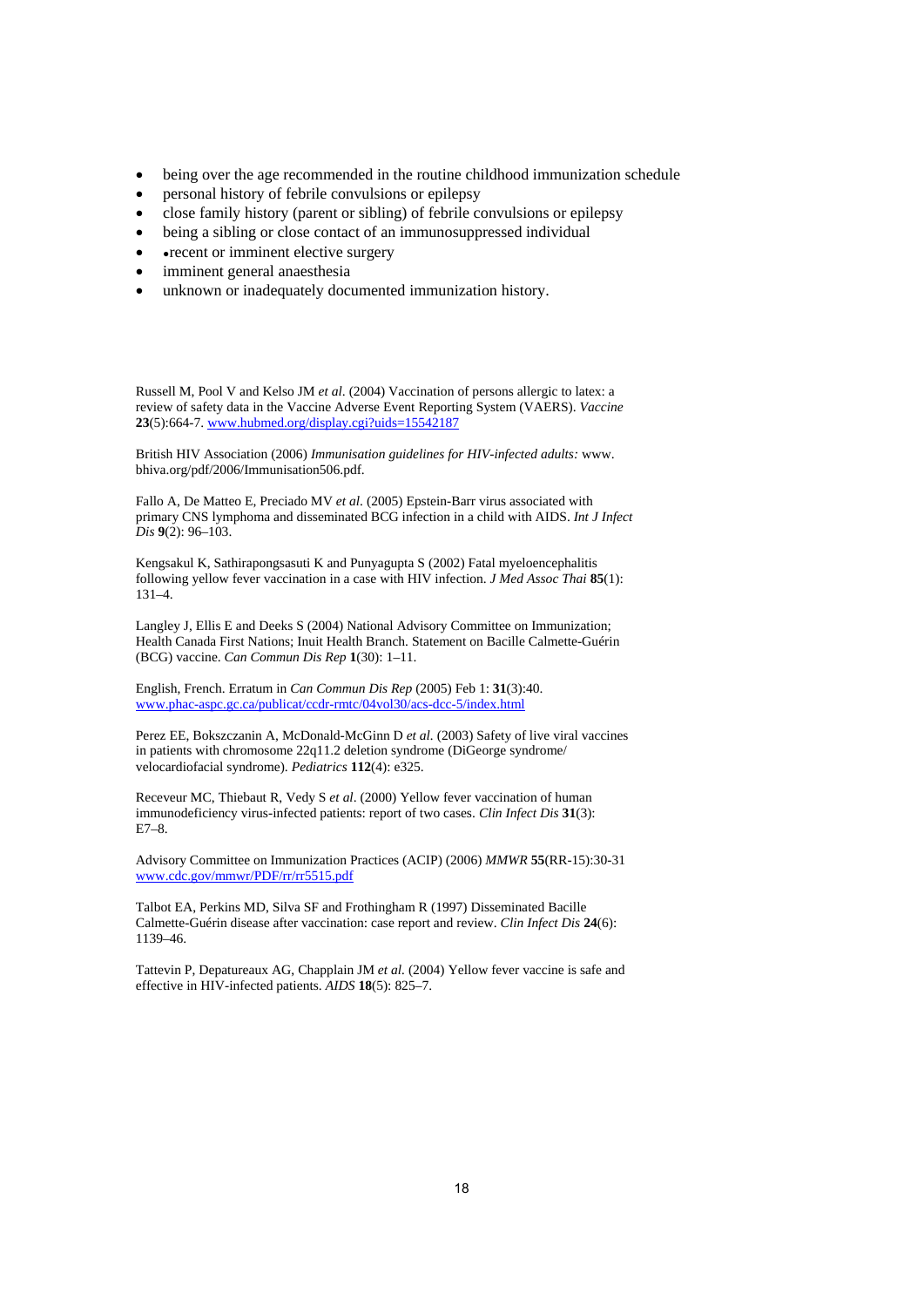# **6. Contraindications to vaccination according to the Australian Hand Book of immunization**

There are only 2 absolute contraindications applicable to *all* vaccines:

1) anaphylaxis following a previous dose of the relevant vaccine, and

2) anaphylaxis following any component of the relevant vaccine.

### There are 2 further contraindications applicable to live (both parenteral and oral) vaccines:

3) Live vaccines should not be administered to individuals with impaired immunity, regardless of whether the impairment is caused by disease or treatment. The exception is that, with specialist advice, MMR can be administered to HIV-infected individuals in whom impaired immunity is mild. (See Section 2.3.3, *Vaccination of individuals with impaired immunity due to disease or treatment*, and individual vaccine chapters.)

4) In general, live vaccines should not be administered during pregnancy, and women should be advised not to become pregnant within 4 weeks of receiving a live vaccine (see Table 2.3.1 *Vaccinations in pregnancy* **false contraindications to vaccination)** 

Conditions listed in Table 1.3.4 below are not contraindications to vaccination. People with these conditions should be vaccinated with all recommended vaccines.

### **Table 1.3.4: False contraindications to vaccination.**

### **The following conditions are not contraindications to any of the vaccines in the National Immunization Program schedule:**

- mild illness without fever (T <38.5°C),
- family history of any adverse events following immunization,
- past history of convulsions,
- treatment with antibiotics,
- treatment with locally acting (inhaled or low-dose topical) steroids,
- replacement corticosteroids,
- asthma, eczema, atopy, hay fever or 'snuffles',
- previous pertussis-like illness, measles, rubella, mumps or meningococcal disease,
- prematurity (vaccination should not be postponed),
- history of neonatal jaundice,
- low weight in an otherwise healthy child,
- any neurological conditions including cerebral palsy and Down syndrome,
- contact with an infectious disease,
- child's mother is pregnant,
- child to be vaccinated is being breastfed,
- woman to be vaccinated is breastfeeding,
- recent or imminent surgery,
- poorly documented vaccination history.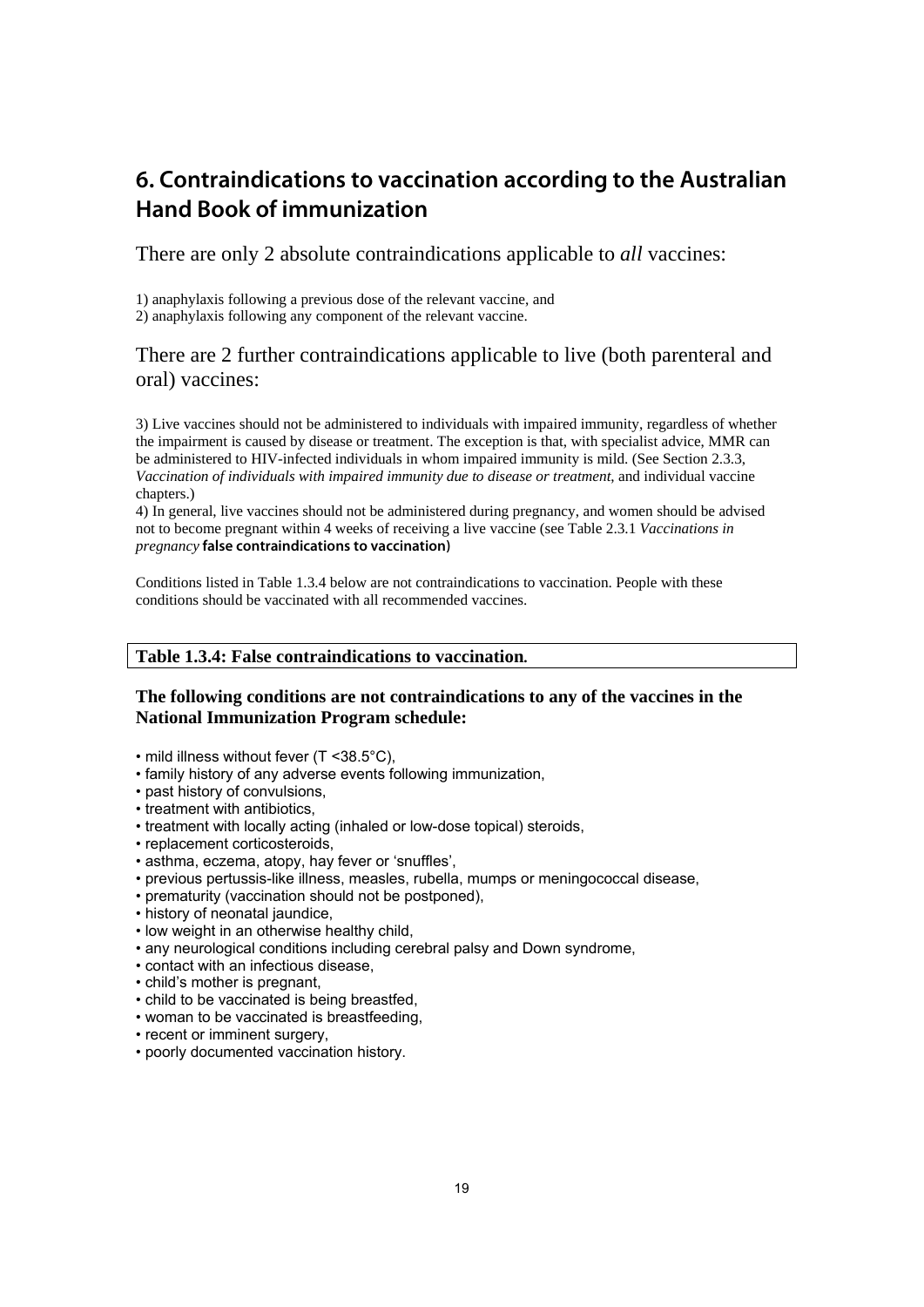# 7. Contraindications and Precautions to Routine Childhood & Adolescent Vaccinations BY VACCINE (CDC, Atlanta, USA)

For more complete and detailed information, see pages 2 through 6, or read the ACIP's recommendations for the indivdual vaccines (www.cdc.gov/vaccines/pubs/acip-list.htm).

#### **General for all vaccines**,

 Including diphtheria and tetanus toxoids & acellular pertussis vaccine (DTaP); pediatric diphtheria-tetanus toxoid (DT); adult tetanus-diphtheria toxoid (Td); inactivated poliovirus vaccine (IPV); measles-mumps-rubella vaccine (MMR); Haemophilus influenzae type b vaccine (Hib); hepatitis A vaccine, hepatitis B vaccine; varicella vaccine; pneumococcal conjugate vaccine (PCV); influenza vaccine; and pneumococcal polysaccharide vaccine (PPV)

#### **Contraindications**

- Serious allergic reaction (e.g., anaphylaxis) after a previous vaccine dose
- Serious allergic reaction (e.g., anaphylaxis) to a vaccine component

#### **Precautions**

Moderate or severe acute illness with or without fever

### **DTaP**

#### **Contraindications**

- Severe allergic reaction after a previous dose or to a vaccine component
- Encephalopathy (e.g., coma, decreased level of consciousness; prolonged seizures) within 7 days of administration of previous dose of DTP or DTaP
- Progressive neurologic disorder, including infantile spasms, uncontrolled epilepsy, progressive encephalopathy; defer DTaP until neurologic status clarified and stabilized.

#### **Precautions**

- Fever of >40.5° C <48 hours after vaccination with a previous dose of DTP or DTaP
- Collapse or shock-like state (i.e., hypotonic hyporesponsive episode) <48 hours after receiving a previous dose of DTP or DTaP
- Seizure <3 days of receiving a previous dose of DTP/DTaP^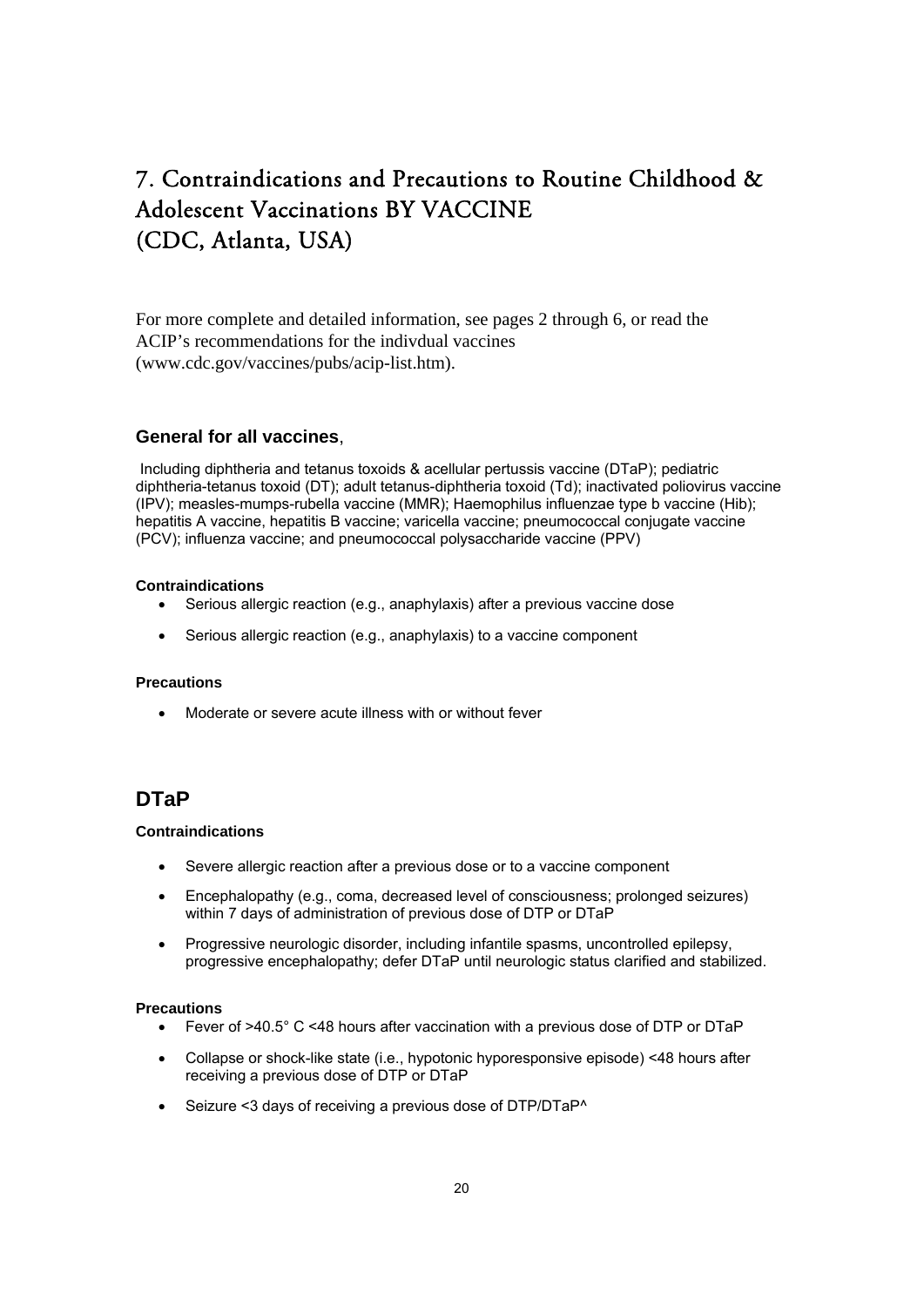- Persistent, inconsolable crying lasting >3 hours <48 hours after receiving a previous dose of DTP or DTaP
- Moderate or severe acute illness with or without fever

## **DT, Td**

#### **Contraindications**

Severe allergic reaction after a previous dose or to a vaccine component

#### **Precautions**

- Guillain-Barré syndrome <6 weeks after previous dose of tetanus toxoid-containing vaccine
- Moderate or severe acute illness with or without fever

### **IPV**

#### **Contraindications**

Severe allergic reaction to previous dose or vaccine component

#### **Precautions**

- Pregnancy
- Moderate or severe acute illness with or without fever

### **MMR**

#### **Contraindications**

- Severe allergic reaction to previous dose or vaccine component
- Pregnancy
- Known severe immunodeficiency (e.g., hematologic and solid tumors; congenital immunodeficiency; long-term immunosuppressive therapy## or severely symptomatic human immunodeficiency virus [HIV] infection)

#### **Precautions**

- Recent (<11 months) receipt of antibody-containing blood product (specific interval depends on product) \$\$
- History of thrombocytopenia or thrombocytopenic purpura
- Moderate or severe acute illness with or without fever

### **Hib**

### **Contraindications**

- Severe allergic reaction to previous dose or vaccine component
- Age <6 weeks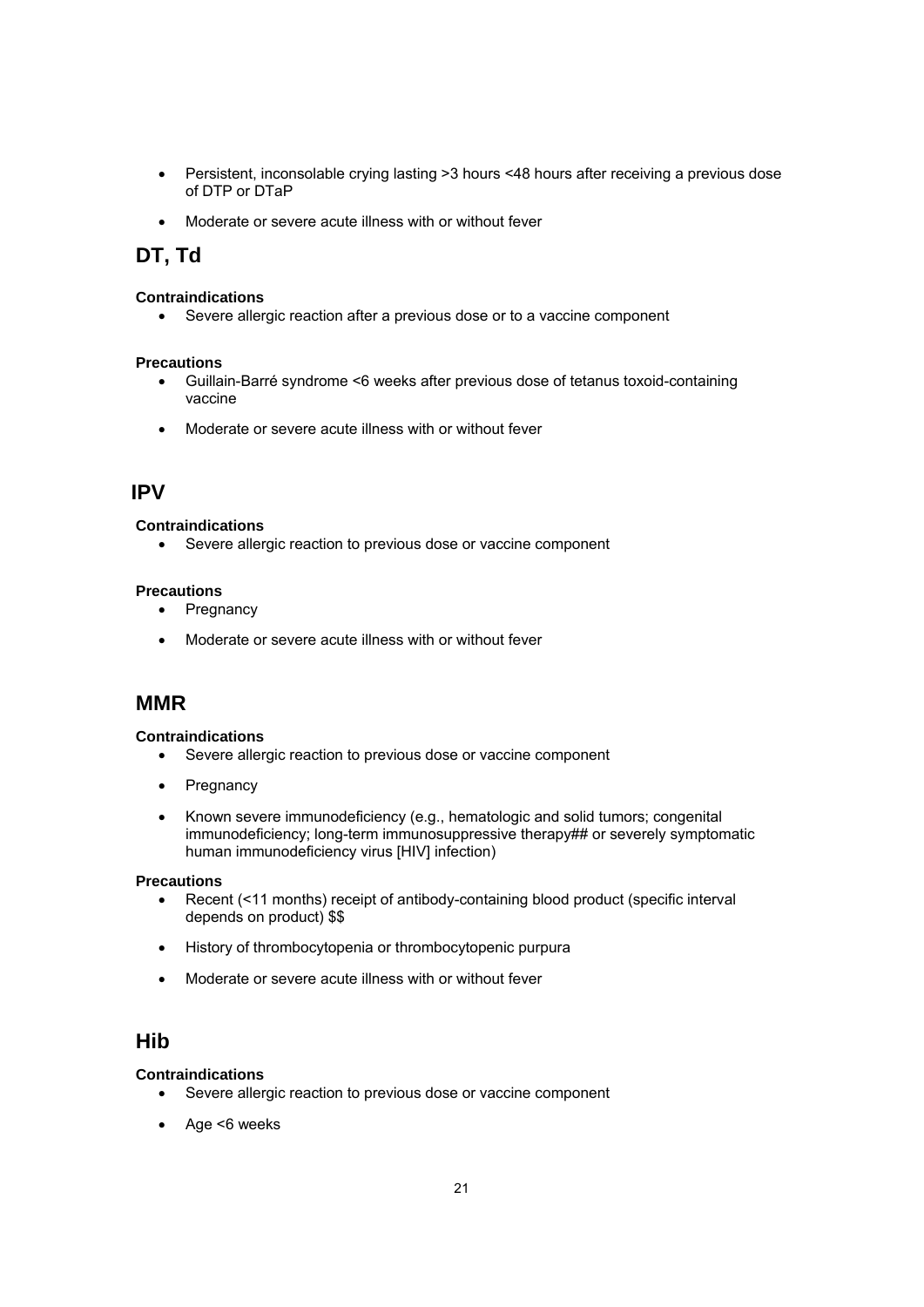#### **Precautions**

Moderate or severe acute illness with or without fever

### **Hepatitis B**

#### **Contraindications**

Severe allergic reaction to previous dose or vaccine component

#### **Precautions**

- $\bullet$  Infant weighing < 2,000 grams
- Moderate or severe acute illness with or without fever

### **Hepatitis A**

#### **Contraindications**

Severe allergic reaction to previous dose or vaccine component

#### **Precautions**

- Pregnancy
- Moderate or severe acute illness with or without fever

### **Varicella**

### **Contraindications**

- Severe allergic reaction to previous dose or vaccine component
- Substantial suppression of cellular immunity
- Pregnancy

#### **Precautions**

- Recent (<11 months) receipt of antibody-containing blood product (specific interval depends on product) \$\$
- Moderate or severe acute illness with or without fever

### **PPV**

#### **Contraindications**

Severe allergic reaction to previous dose or vaccine component

#### **Precautions**

Moderate or severe acute illness with or without fever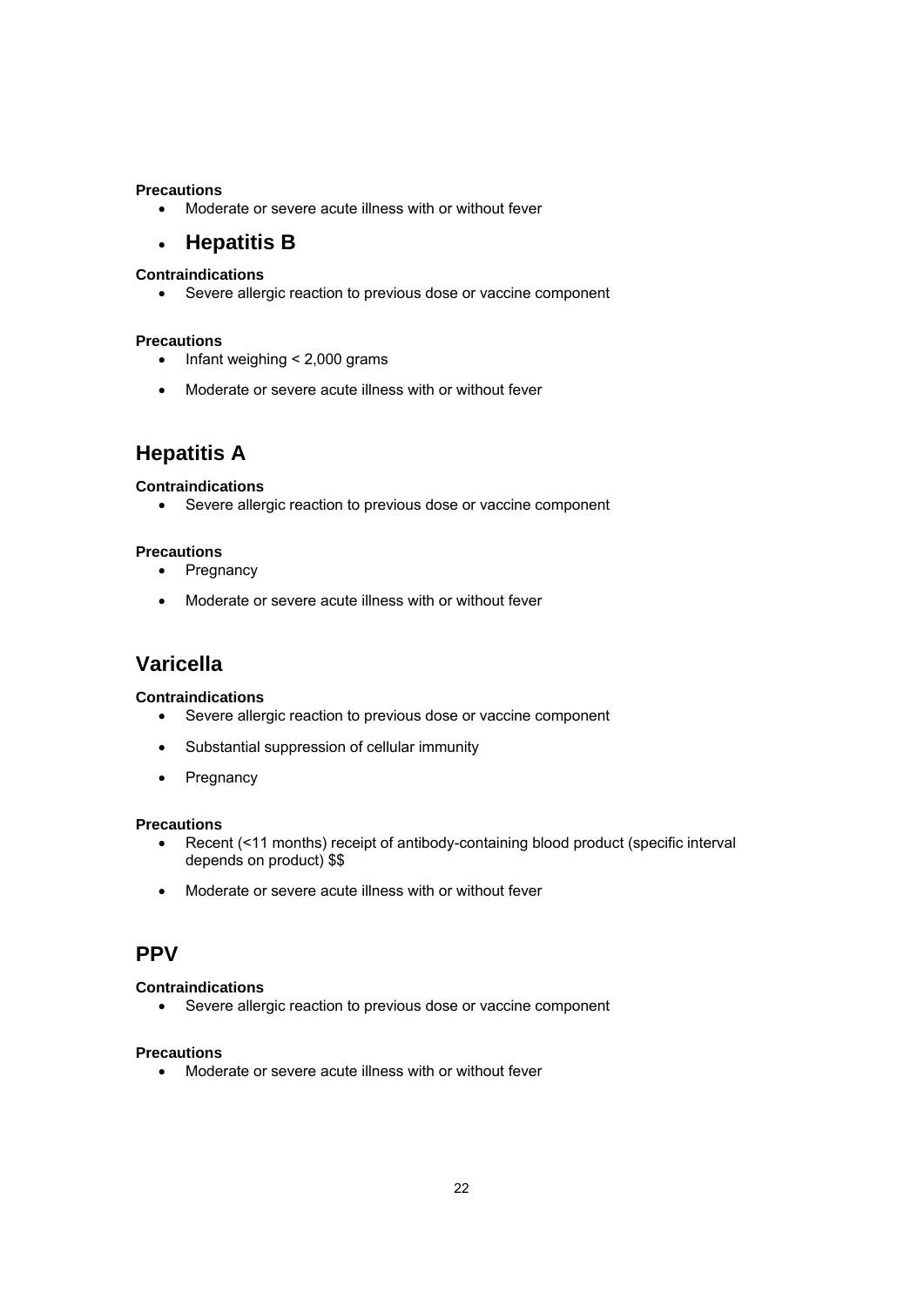### **PCV**

### **Contraindications**

Severe allergic reaction to previous dose or vaccine component

#### **Precautions**

Moderate or severe acute illness with or without fever

### **Influenza**

### **Contraindications**

Severe allergic reaction to previous dose or vaccine component, including egg protein

#### **Precautions**

Moderate or severe acute illness with or without fever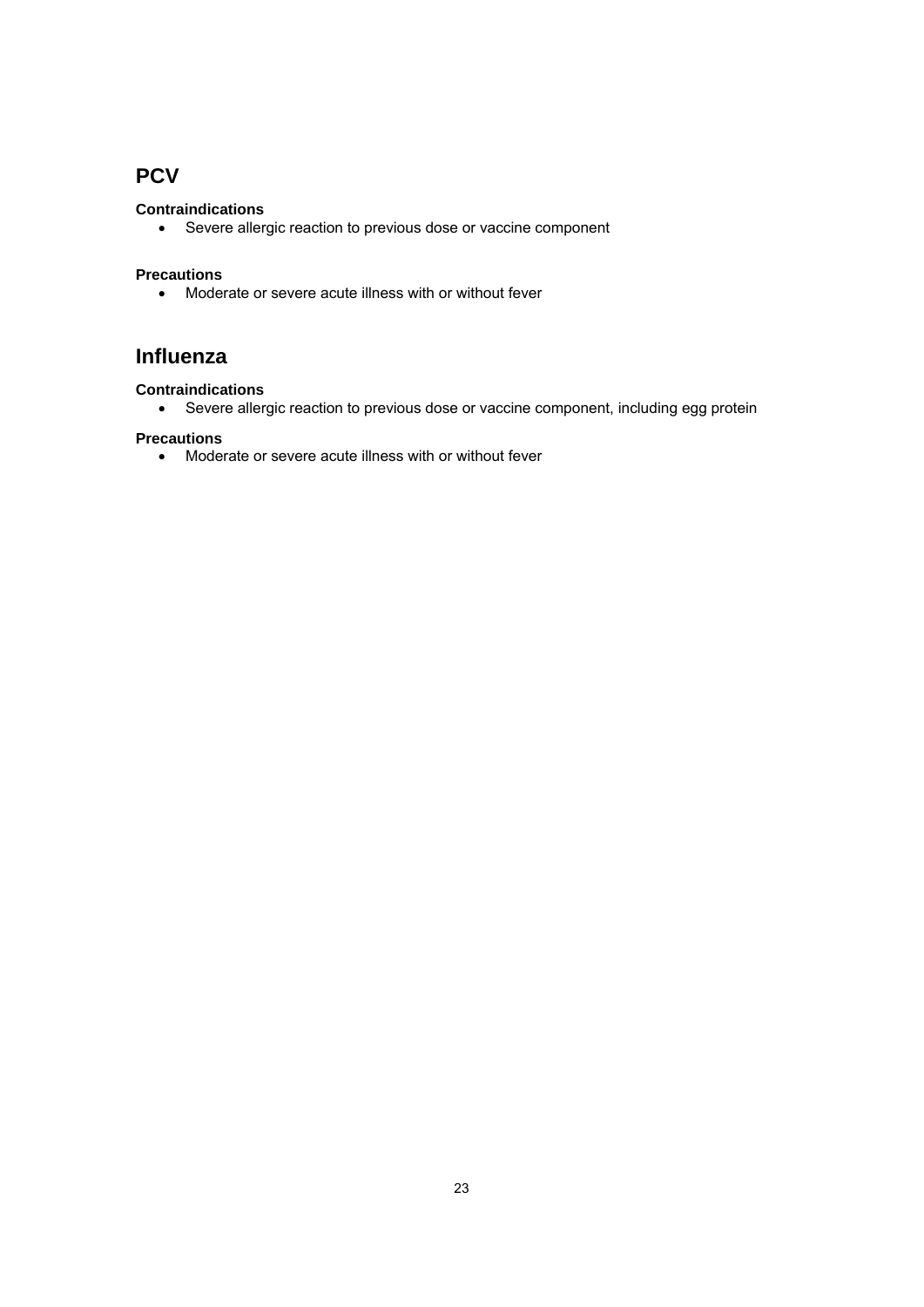# 8. Contraindications and cautions according to the manufacturers

### BCG (Serum institute of India)

- Hypogamma-globulinemia
- Congenital immunodeficiency
- Sarcoidosis
- Leukaemia
- Generalised malignancy
- On immunosuppresive therapy, corticosteroids, radiotherapy.
- Chronic eczema, other dermatological diseases- can be given in a healthy area
- Should not be revaccinated-if has keloid and lupoid reactions at the site of injection
- HIV infections
- Disorder which alters natural immune response

### Diphtheria, pertussis and tetanus (Serum institute of India)

- Personal or family history in parents or siblings of idiopathic epilepsy
- Hereditary or familial diseases of the central nervous system
- History of seizures, convulsions, cerebral irritation in the neonatal period
- Developmental neurological defect
- Disorders of the central nervous system
- Should be postponed- if has acute disease
- Persisting screaming, shock, convulsions or encephalopathy to the previous dose

### OPV (GlaxoSmithKline Biologicals s.a.)

- Systemic hypersensitivity to neomycin, polymyxin or to any other component of the vaccine
- Primary immune deficiency diseases
- Suppressed immune response from medication
- Leukaemia, lymphoma or generalised malignancy
- Should be postponed- suffering from acute severe febrile illness or persistent diarrhoea or vomiting

### Hepatitis B (Berna)

- Hypersensitivity to any component of the vaccine
- Severe reaction to a previous dose

### Diphtheria and tetanus (Paediatric) (Serum institute of India)

- Severe reaction to a previous dose of diphtheria tetanus toxoid vaccine
- History of systemic allergic or neurological reactions following a previous dose of DT
- Should be deferred- any severe febrile illness

### Diphtheria and tetanus (adults and adolescents) (Serum institute of India)